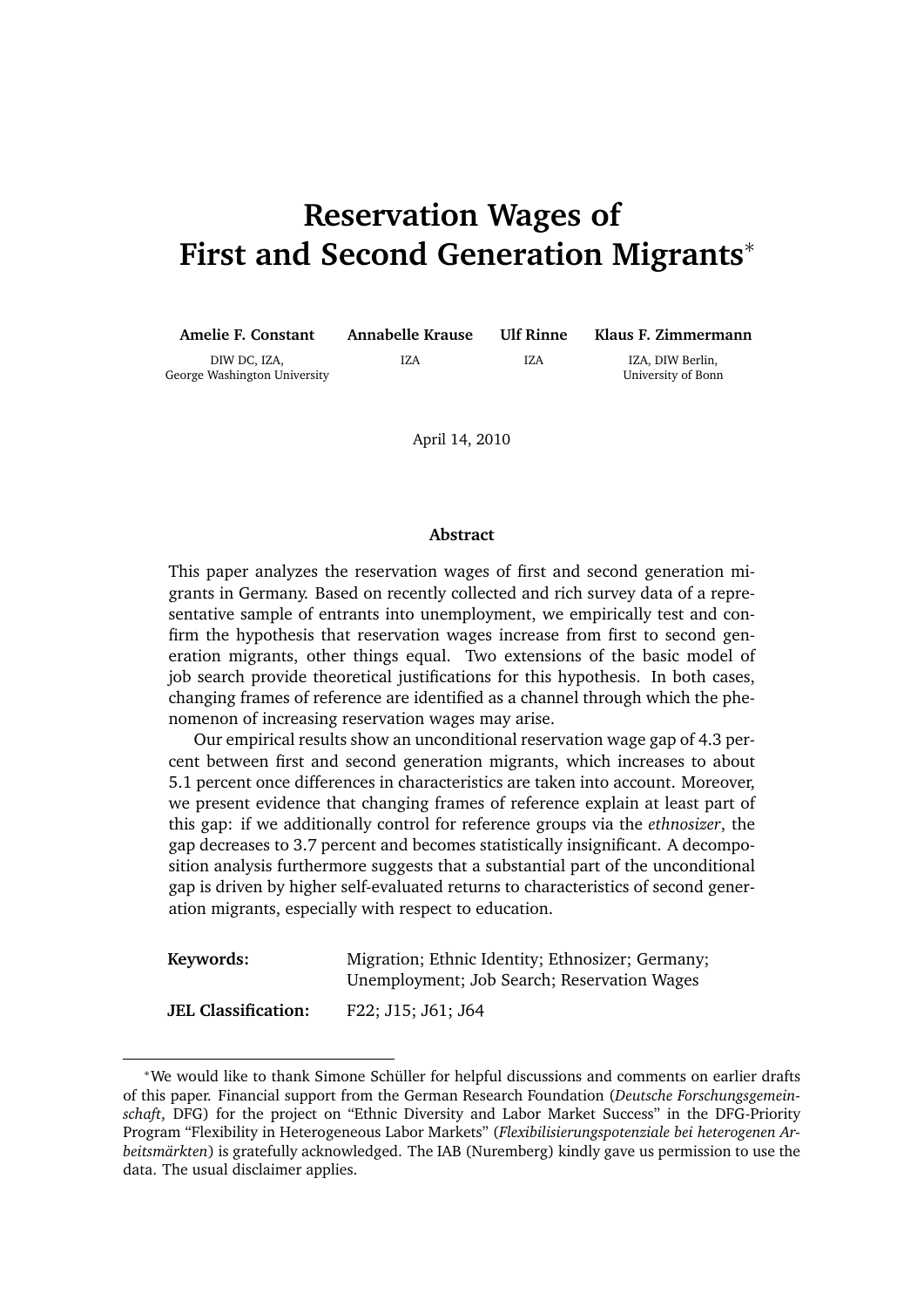## **1 Introduction**

In many countries, migrants show higher unemployment rates, lower employment rates and lower earnings when compared to natives (see, e.g., Kahanec and Zaiceva, 2009). The literature which aims at explaining the migrant-native differences in economic outcomes is large, but most of the studies focus on first generation migrants, i.e., migrants who have themselves moved from one country to another. Second generation migrants, i.e., the offspring of first generation migrants, have received less attention.<sup>1</sup> However, this group of migrants is more and more a concern, both from an academic and policy perspective. In the course of the past century, many countries have accumulated sizeable stocks of migrants and their descendants. Although one would expect migrant-native differences in economic outcomes to decrease from one generation to the next, this is generally not the case (see Algan et al., 2010, for evidence on France, Germany and the UK).

Germany can be considered as an interesting example in this regard. It has received relatively large migration inflows over a long period, and therefore sizeable stocks of both first and second generation migrants are present. In 2007, almost 19 percent of the German population (or 15.4 million persons) had a migration background. Fewer than half of those are actually foreign citizens. Among children aged 5 and below, the share is even higher: around one third is descended from a family with a migration background. Turks are by far the largest group of individuals with a migration background (about 2.5 million in 2007), followed by Poles, Russians and Italians (Rühl, 2009).

In addition, native-migrant gaps in economic outcomes are relatively persistent over the two generations of migrants in Germany. Algan et al. (2010) provide crosscountry evidence on the performance of first and second generation migrants in terms of education, earnings and employment. Results for Germany indicate lower educational outcomes of first generation immigrants when compared to natives, and in particular for those from traditional guest worker countries. The educational attainment however improves substantially for second generation immigrants, yet outcomes are still below those of natives. With respect to earnings, the authors conclude that wage assimilation from one generation to the next is weak, and that there remains a substantial wage differential for all immigrant groups even in the second generation. Additionally, it is found that native-migrant employment gaps in Germany are relatively large, in particular for Turks and Central and Eastern Europeans, and that, at least for men, those gaps do not appear to decrease from one generation to the next.

<sup>&</sup>lt;sup>1</sup>Exceptions for Germany comparing the economic outcomes of immigrants, immigrants' children and natives include Gang and Zimmermann (2000), Riphahn (2003) and Uhlendorff and Zimmermann (2006).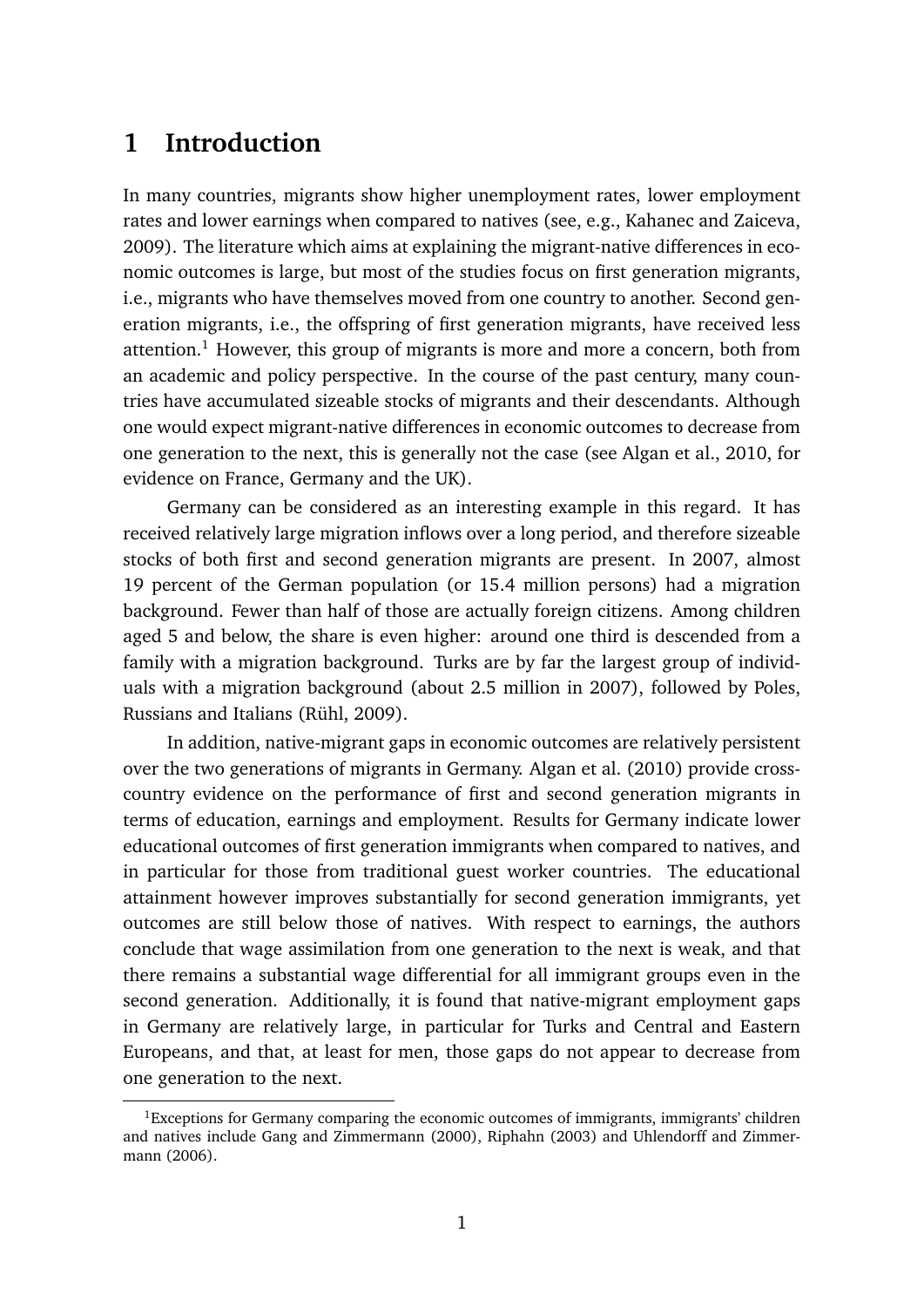The lack of intergenerational improvement is puzzling. However, there are a number of potential explanations discussed in the literature. Firstly, second generation migrants may be discriminated against in the labor market. One would expect ethnic discrimination to be primarily a concern for first generation migrants, but evidence from various European countries indicates that also second generation migrants are affected (see, e.g., Jonsson, 2007, and other studies in the same volume). Moreover, as far as second generation migrants do not have the citizenship of the host country, they may also face institutional discrimination (Kogan, 2007; Phalet, 2007). Secondly, the endowment of second generation migrants in terms of ethnic and human capital may be another explanation for the lack of intergenerational improvement. The quality of the ethnic environment of first generation migrants, i.e., ethnic capital (Borjas, 1992), influences the skills and labor market outcomes of their offspring. Card et al. (1998) show that the higher the parents' education, the higher are the children's education, earnings, and the probability to marry outside their father's ethnic group. Kalter and Granato (2007) conclude that missing relevant human capital is still an important explanation for the lack of intergenerational improvement in Germany. Thirdly, there are explanations for the persistence of native-migrant gaps in economic outcomes across migrant generations which are based on ethnic identity. For example, the concept of 'downward assimilation' describes the assimilation of the second generation with the native underclass, which might lead to a permanent marginalization. Such developments are documented in the United States (Portes and Zhou, 1993) and in Europe (Silberman and Fournier, 2007; Heath et al., 2008). Two other processes are discussed in the literature: 'taste for isolation' and 'oppositional identities' (Blackaby et al., 2005). Both either result from discrimination or are made by choice, i.e., certain immigrant groups may actually like to isolate themselves from the receiving society or develop resentments against the dominant host culture.

Whereas those approaches focus on the lack of intergenerational improvement in terms of economic outcomes, this paper takes a slightly different perspective. It concentrates on one important underlying mechanism in determining economic outcomes: the process of job search. Since employment biographies become more unstable and more fragmented, and labor markets in general more flexible, the importance of this process increases. But there may be crucial differences in job search behavior between first and second generation migrants. For instance, Heath and Li (2008) argue that the lack of intergenerational improvement in the United Kingdom may be explained by differences in the willingness to accept low paid jobs or to work in the enclave economy. The failure to catch up across generations could result from lower reservation wages of first generation migrants when compared to their offspring. Changing frames of reference from one migrant generation to the next are identified as a potential channel through which this phenomenon may arise.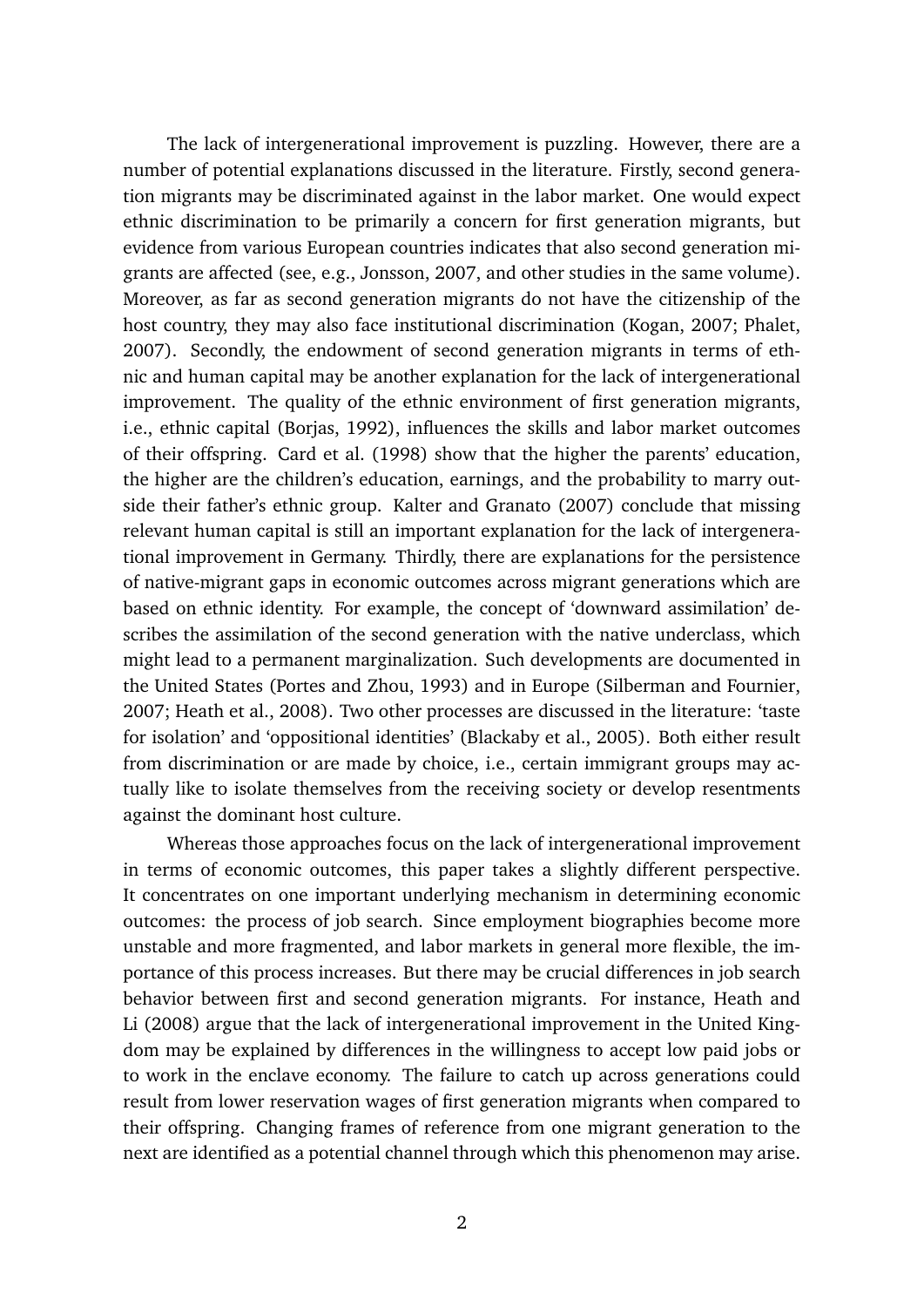Whereas the comparative reference group of first generation migrants may be their families, co-ethnics and peers in the country of origin, second generation migrants may expect to be treated like peers from the host country. Similarly, Stark and Taylor (1991) develop the hypothesis that international migrants (i.e., first generation migrants) keep their reference group in their country of origin in order to improve their relative position within their original reference group. This positive effect of migration might be outweighed by changing the reference group to one in the host society. The more different the home and host societies are, the less likely is thus reference group substitution.<sup>2</sup>

This paper empirically tests and confirms the hypothesis that reservation wages of second generation migrants exceed those of first generation migrants, other things equal. Two extensions of the basic model of job search provide theoretical justifications for the hypothesis: *a*) an unknown wage offer distribution, and *b*) reference standards. In both cases, changing frames of reference are identified as a channel through which the phenomenon of increasing reservation wages from one migrant generation to the next may arise. Our empirical analysis uses data on recent entrants into unemployment in Germany at a very early stage of the unemployment spell.<sup>3</sup> Potentially different reference groups between the two migrant generations are approximated by measures of ethnic identity. Our results show an unconditional reservation wage gap of 4.3 percent between first and second generation migrants, which increases to about 5.1 percent once differences in characteristics are taken into account. Moreover, we present evidence that changing frames of reference explain at least part of this gap: if we additionally control for reference groups via the *ethnosizer*, the gap decreases to 3.7 percent and becomes statistically insignificant. A decomposition analysis furthermore suggests that a substantial part of the unconditional gap is driven by higher self-evaluated returns to characteristics of second generation migrants, especially with respect to education.

The remainder of this paper is organized as follows. After discussing theoretical considerations in Section 2, we give an overview about our data in Section 3. Section 4 presents our results, a sensitivity analysis is performed in Section 5 and, finally, Section 6 concludes.

 $2$ The assumption about reference group substitution is part of the "relative deprivation hypothesis." According to this hypothesis, relatively more deprived households in the home country are more likely to send migrants to foreign labor markets given that there is an expected income gain (Stark and Taylor, 1991).

<sup>&</sup>lt;sup>3</sup>Reservation wages of migrants in Germany were also studied in Constant and Zimmermann (2005). However, this analysis does not distinguish between first and second generation migrants.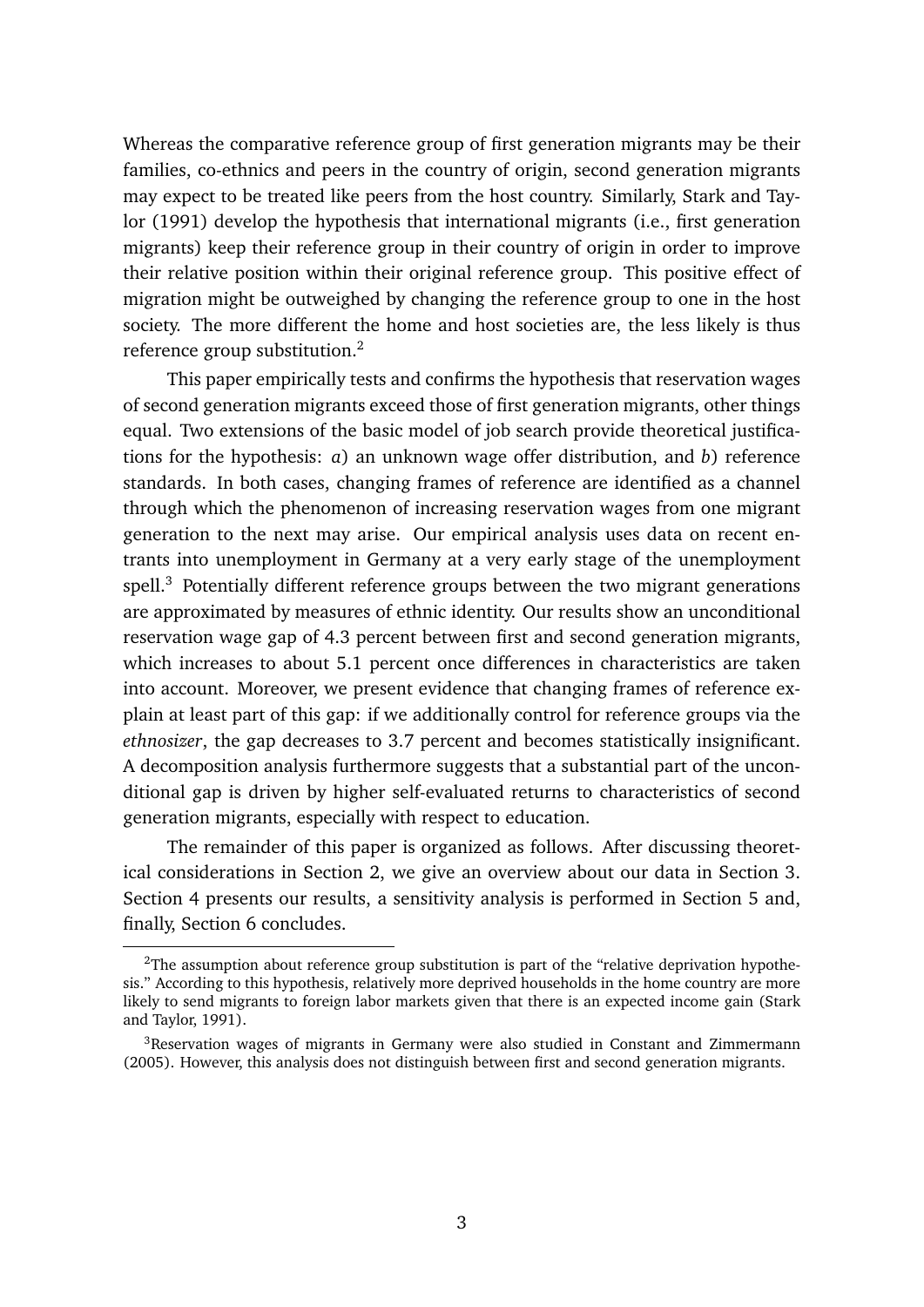## **2 Theoretical Considerations**

This section provides theoretical arguments for our hypothesis that reservation wages increase from first to second generation migrants. We start by briefly reviewing the basic model of job search and extend this framework in two ways: *a*) we relax the assumption of a known wage offer distribution, and *b*) we directly incorporate a reference standard into the model. Both extensions provide theoretical justifications that changing frames of reference are a channel through which the phenomenon of increasing reservation wages from one migrant generation to the next may arise.

#### **2.1 The Basic Model of Job Search**

The starting point of our analysis is the basic (or standard) model of job search (Mc-Call, 1970; Mortensen, 1970).<sup>4</sup> In this model the reservation wage represents the crucial wage above which an individual is willing to accept job offers. It is assumed that unemployed individuals seek to maximize the expected present value of future income streams over an infinite horizon. In a given period, a job offer with wage w is received with probability  $\lambda$ , where w is an exogenously determined random variable distributed according to the wage offer distribution  $H(w)$ . Importantly, this distribution is assumed to be known to the job seeker.

The basic setup furthermore assumes that *a*) individuals are risk neutral, *b*) the discount rate is equal to d, *c*) jobs are separated exogenously with probability q per period, *d*) search is costless, *e*) non-labor income equals b per period, and *f*) there is no on-the-job search. It can then be shown that the (unique) reservation wage  $\xi$  is determined by the following equation:

$$
\xi = b + \frac{\lambda}{d+q} \int_{\xi}^{\infty} (w - \xi) \, dH(w) \, . \tag{1}
$$

Therefore, the individual's reservation wage  $\xi$  depends on the income stream during job search b, the job arrival rate  $\lambda$ , the discount rate r, and the job separation rate q. Employing the implicit function theorem, comparative static analysis reveals:

$$
\frac{\partial \xi}{\partial b} > 0 \; ; \; \frac{\partial \xi}{\partial \lambda} > 0 \; ; \; \frac{\partial \xi}{\partial d} < 0 \; ; \; \frac{\partial \xi}{\partial q} < 0 \; . \tag{2}
$$

Hence, according to the basic model the reservation wage  $\xi$  depends positively on the income stream during job search b and the job arrival rate  $\lambda$ , while it decreases with the discount rate  $d$  and the job separation rate  $q$ .

There are several extensions to the basic model of job search, addressing and

<sup>4</sup>See also Chapter 3 of Cahuc and Zylberberg (2004).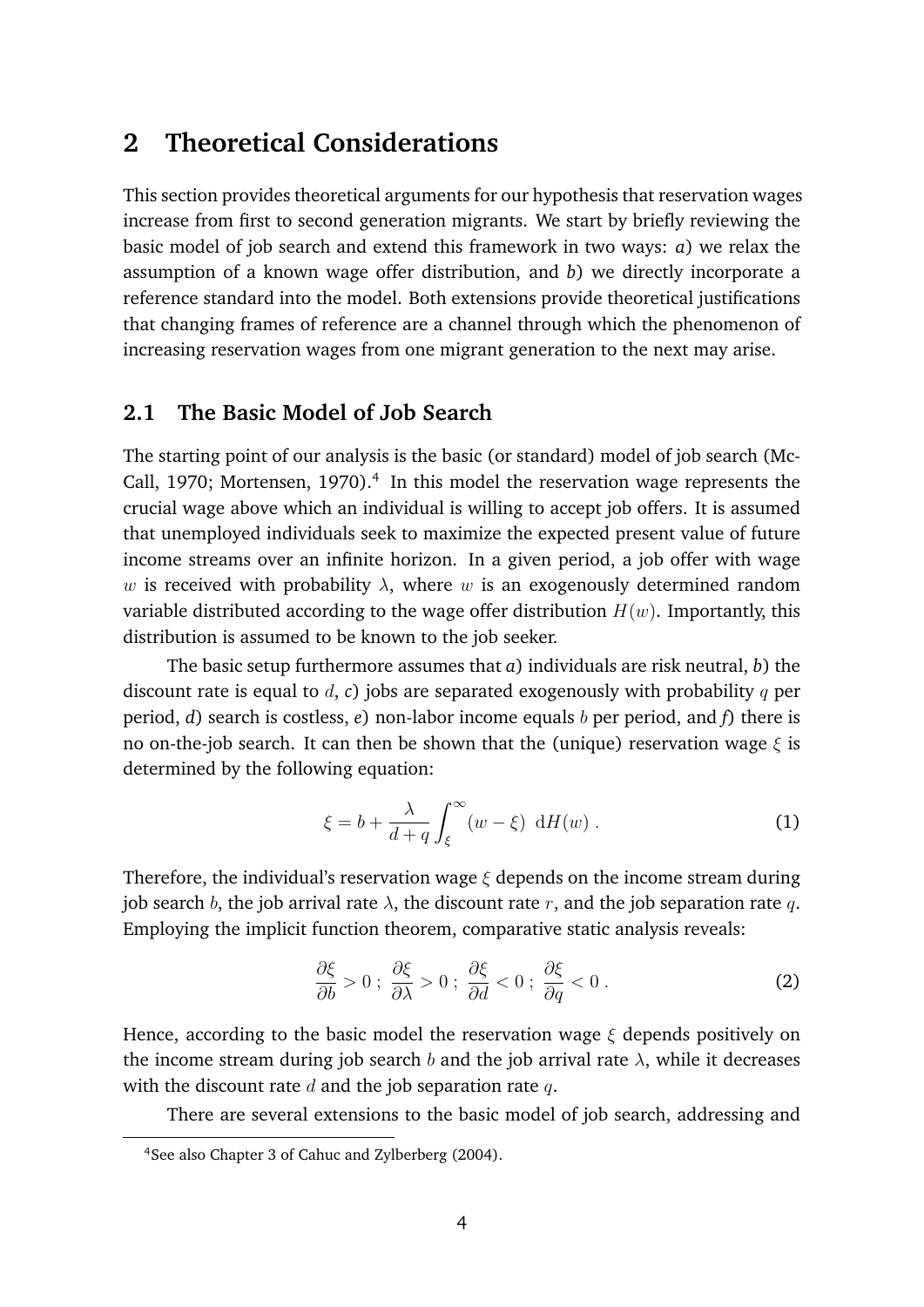relaxing assumptions which may be an oversimplification. In what follows, we incorporate two extensions to the basic model: *a*) an unknown wage offer distribution, and *b*) reference standards.

#### **2.2 Unknown Wage Offer Distribution**

The assumption of a known wage offer distribution  $H(w)$  is sometimes referred to as one of the most heroic assumption of job search models (Franz, 1980). But relaxing this assumption has important implications: if this distribution is unknown, the reservation wage becomes a function of the job seeker's beliefs.

Burdett and Vishwanath (1988) formulate a model which is based on the assumption that workers do *not* have precise knowledge of the distribution of the prevailing wages.<sup>5</sup> The study is frequently cited for showing that in such situation, where learning takes place during job search, the individual reservation wage declines as a consequence of the selection process during the ongoing unemployment spell. However, the authors also address the situation at the very beginning of the unemployment spell. At the start of search, job seekers form beliefs about the unknown distribution  $H(w)$ , summarizing the knowledge which has been accumulated through various sources of information (e.g., newspapers, wage statistics, wages of friends, relatives, or colleagues). In this setup, the reservation wage is therefore a function of the workers' beliefs—at the beginning of the respective unemployment spell based on external information, and subsequently modified after wage offers have been received.

How are initial beliefs about the wage offer distribution formed? We argue that reference groups play a crucial role in this regard, and that these reference groups shift from one migrant generation to the next (Heath and Li, 2008). More precisely, our working hypothesis is that first generation migrants are still relatively strongly attached to their country of origin, and therefore sources of information which they use to form beliefs (i.e., their reference groups) come to a sizeable extent from abroad. In contrast, beliefs of second generation migrants are supposedly more strongly based on German experiences, as we expect reference groups to shift over migrant generations. Given that wage levels in migrants' home countries are below those of Germany, we thus expect reservation wages to increase from first to second generation migrants.

Subsequently, i.e., in the course of the unemployment spell, beliefs are modified after wage offers have been received. But one can find arguments that our working hypothesis is still applicable: social networks and personal contacts are a

<sup>&</sup>lt;sup>5</sup>Other studies relaxing the assumption of search models that the wage (or price) offer distribution is known include Kohn and Shavell (1974), Rothschild (1974), Bikhchandani and Sharma (1996) and Dubra (2004).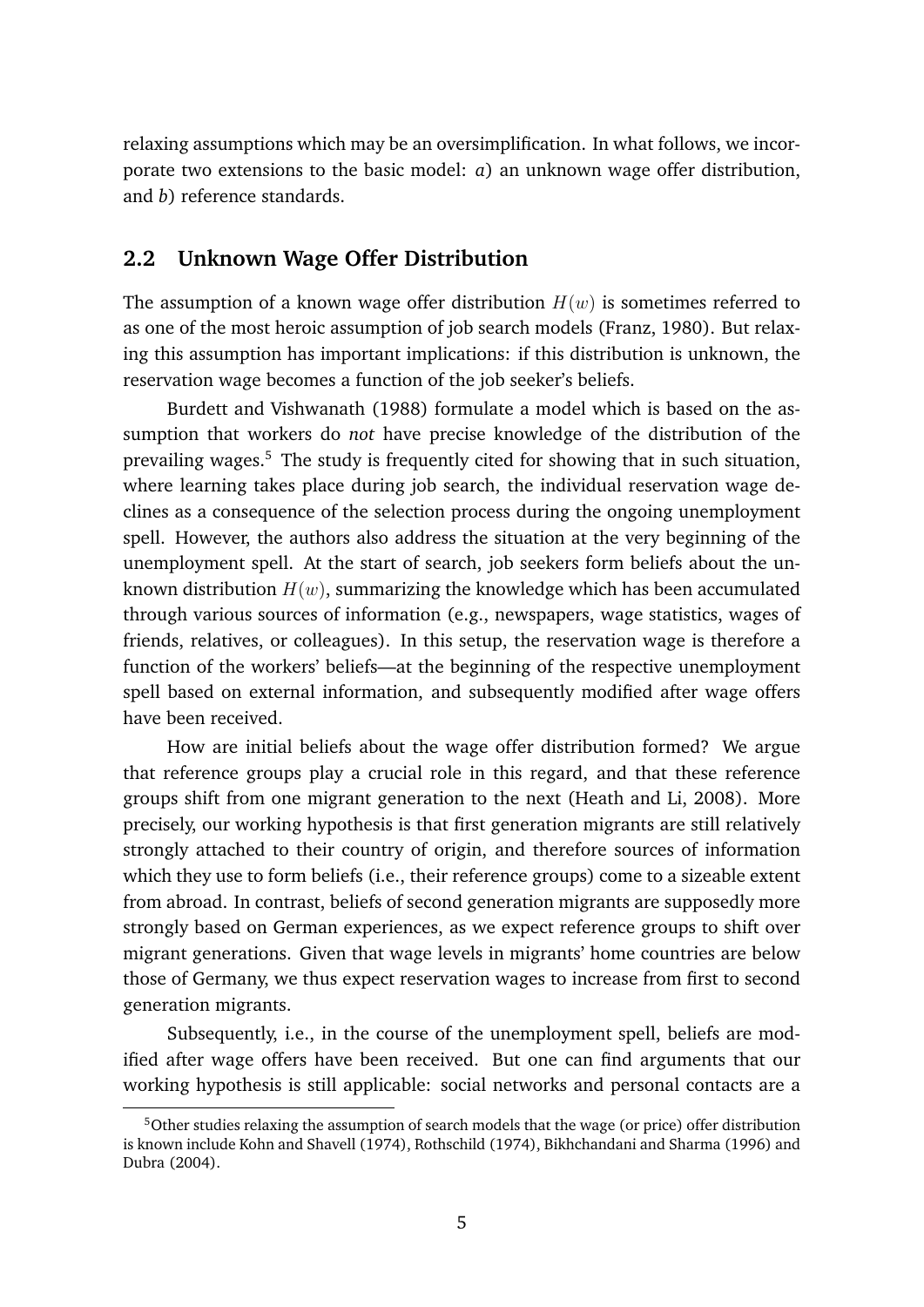major source for information about job offers, and a substantial share of jobs are found through these channels (Granovetter, 1995; Franzen and Hangartner, 2006). Similarly, updating initial beliefs may also work through the process of peer updating, i.e., via wage offers which members of the individuals' network have received rather than the individuals themselves (Kriechel and Pfann, 2006). But if the composition of social networks, or peer groups, shifts from one migrant generation to the next accordingly (i.e., from stronger attachment to the country of origin towards a more German-oriented perspective), reservation wages of first generation migrants are also in the course of the unemployment spell lower than those of second generation migrants, other things equal.

#### **2.3 Reference Standards**

So far, reference standards are only indirectly included in the model by assuming that they play a crucial role in forming beliefs about the (unknown) wage offer distribution. A slightly different, albeit related extension directly incorporates a reference standard  $r$  into this framework.

More specifically, we assume that the absolute wage  $w$  as well as the relative wage  $(w - r)$  contribute in a linear way to the utility of an employed individual.<sup>6</sup> The discounted expected utility  $V_e$  of an employed person can then be expressed as:

$$
V_e(w) = \frac{1}{1+d} \left( (1-\theta)w + \theta(w-r) + (1-q)V_e(w) + qV_u \right),
$$
 (3)

where the discount rate is equal to d, the parameter  $\theta$  determines the extent to which comparisons play a role, jobs are separated exogenously with probability  $q$ per period, and  $V_u$  is the discounted expected utility of an unemployed person. Note that the discounted expected income of an unemployed individual does not change compared to the basic model of job search.

Utility maximization and rearranging terms<sup>7</sup> yields the following expression for the reservation wage  $\xi$ :

$$
\xi = b + \frac{\lambda}{d+q} \int_{\xi}^{\infty} (w - \xi) \, dH(w) + \theta r \; . \tag{4}
$$

The reservation wage  $\xi$  is increasing in the reference standard r as well as in  $\theta$ , i.e., in the extent to which comparisons play a role. Changing frames of reference are thus a channel through which increasing reservation wages from one migrant generation to the next may arise, if the reference standard  $r$  shifts accordingly across generations.

 $6$ See, e.g., Falk and Knell (2004) for a more general model of reference standards. They employ a similar specification into a more general framework of utility maximization.

 $7$ See Section A1 (Appendix) for a more detailed representation, including interim steps.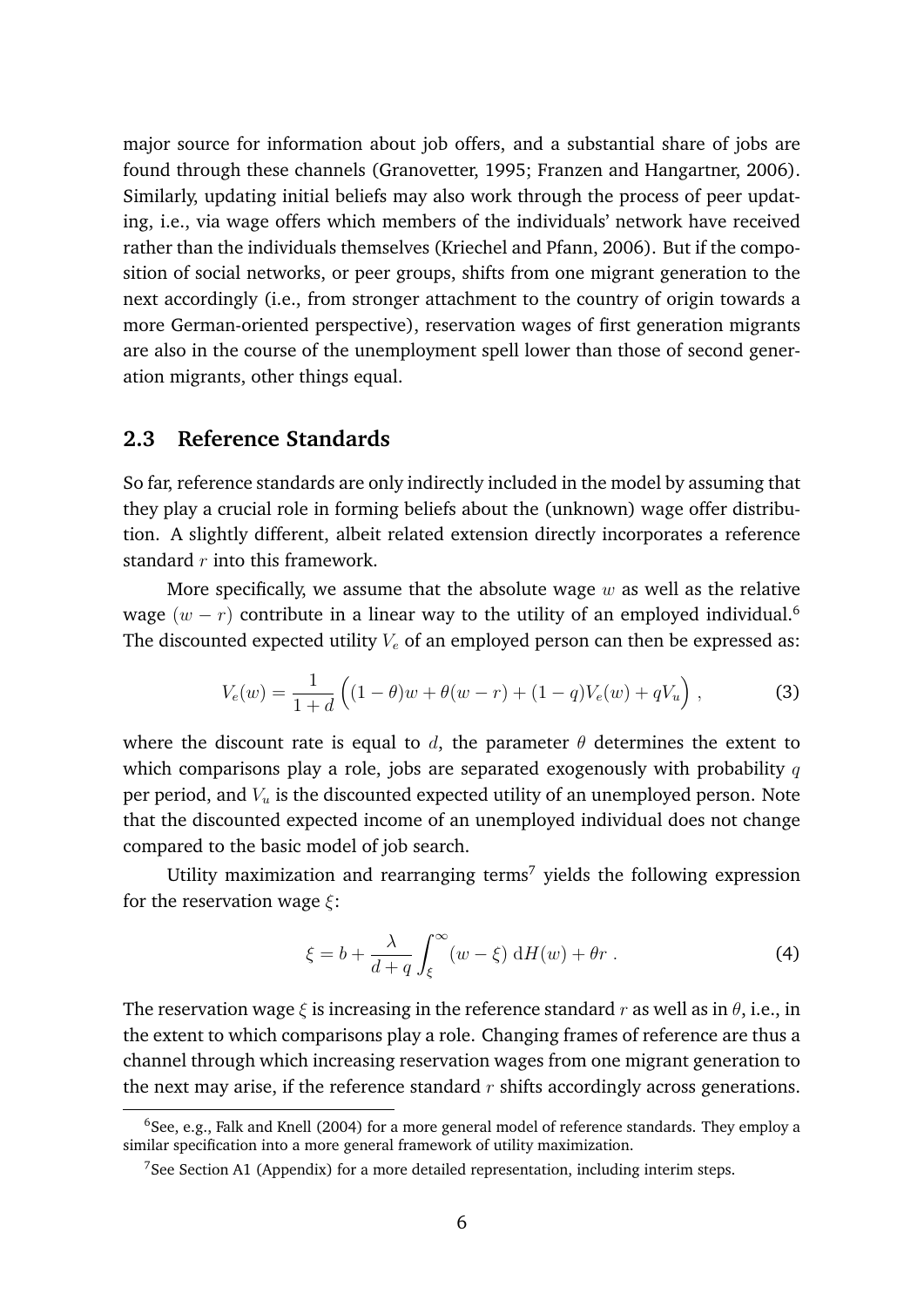### **3 Data**

We test the hypothesis of increasing reservation wages from one migrant generation to the next using data from the *IZA Evaluation Dataset* (Caliendo et al., 2009). We concentrate on one of the two pillars of the data: a survey of almost 18,000 individuals who entered unemployment between June 2007 and May 2008. One of the many advantages of the data is that a sizeable sample of individuals were interviewed shortly after entering unemployment. Our analysis is based on the first wave of the survey, which takes place about 2 months after unemployment entry. The respondents were interviewed again one year later.<sup>8</sup> But the main advantage of the data is clearly the large variety of topics which are addressed: questions cover many important individual characteristics which are rarely available for economic research but have been shown to influence economic outcomes. Examples include personality traits (Borghans et al., 2008), attitudes (Bonin et al., 2007), cognitive skills (Heckman et al., 2006), and ethnic identity (Constant and Zimmermann, 2009).

Importantly, the interviewees in our data report their reservation wages (details are given below). This feature of the data is obviously crucial for this study. Moreover, we have information about the individuals' ethnic identity, measured by the *ethnosizer* (Constant, Gataullina, and Zimmermann, 2009). One dimension of this multi-dimensional concept, ethnic self-identification, is available both for migrants and natives in our data (Constant, Kahanec, Rinne, and Zimmermann, 2009). As far as these measures can be viewed as approximations of frames of references, they allow us to test our working hypothesis with our data. Finally, the setup of the survey has explicitly taken into account the specific situation of migrants in Germany. Next to a detailed assessment of the individuals' migration background, the interviews were—dependent on the language skills of the interviewee—also available in Turkish and Russian. Those are the native languages of two major groups of immigrants in Germany. Altogether, 207 individuals were interviewed in those languages.

For our analysis, we select individuals between 18 and 55 years old when entering unemployment to avoid difficulties with accounting for the decision to (early-)retire, and we exclude individuals with missing information on important characteristics. Furthermore, we focus on individuals who are unemployed job seekers when the first interview takes place. Only those individuals are requested to state their reservation wages. Among those, we furthermore drop the top and bottom percentile of the reported net hourly reservation wages. After applying these criteria, our sample consists of 7,496 individuals, among those 1,129 with a migration background: we consider 773 individuals as first generation migrants and 356 persons as second generation migrants. First generation are individuals who are

<sup>&</sup>lt;sup>8</sup> Another round of interviews has not started yet. It is scheduled three years after the relevant entry into unemployment.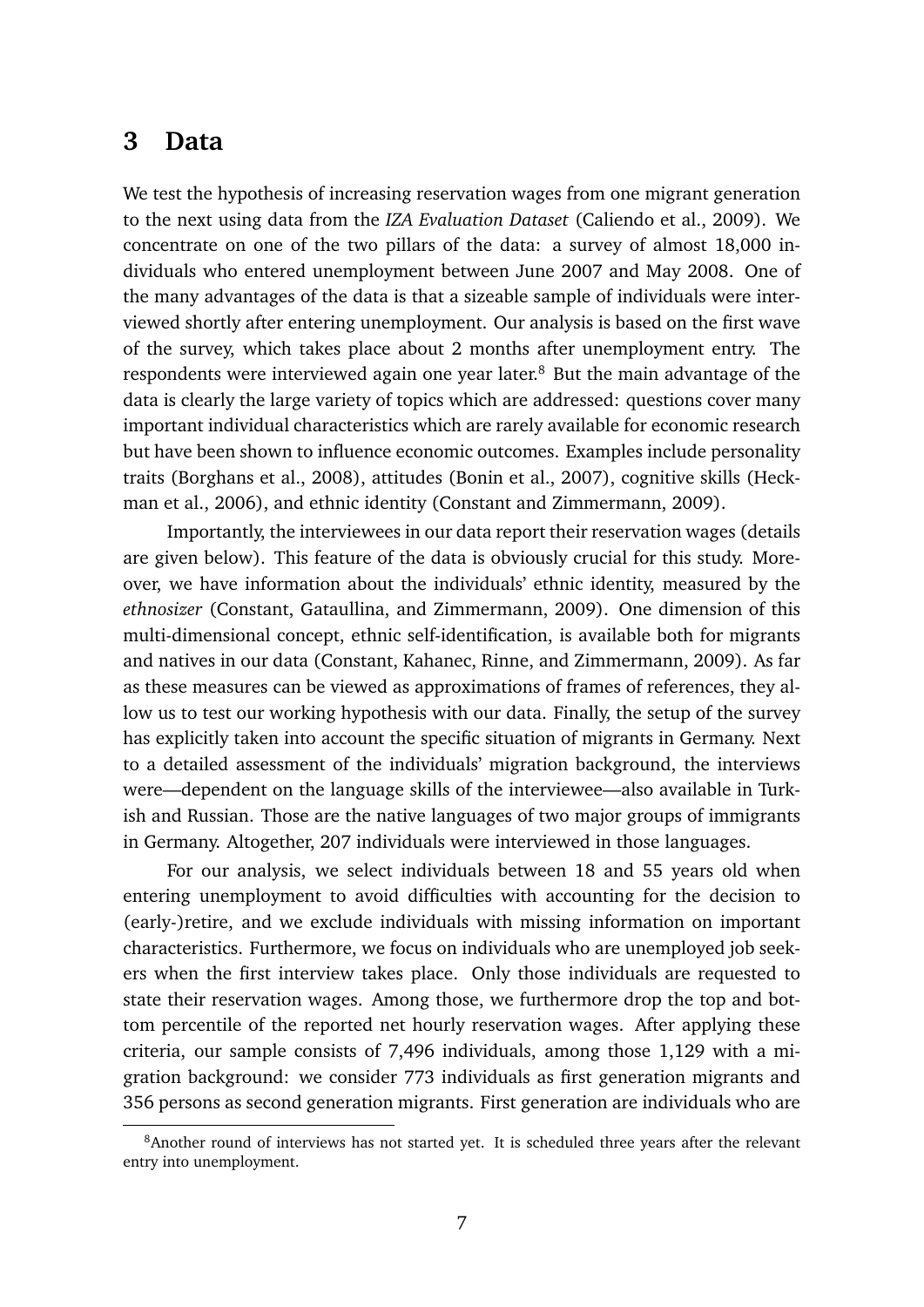not German-born and have moved to Germany when they were at least four years old. Second generation migrants include *a*) individuals who are German-born, but do not have German citizenship or both parents are not German-born, and *b*) individuals who are not German-born, but have moved to Germany when they were at most three years old. Note that a foreign-born mother or father alone is not sufficient to be included in our definition of second generation migrants. We argue that such family background would entail already a rather strong attachment to the German culture. Furthermore, we include individuals in our definition of second generation migrants who have moved to Germany themselves, but who were very young then. Because they have gone through the entire (school and pre-school) education system in Germany, it is very likely that the societal integration process of those migrants is substantially different from individuals who have moved at later ages.<sup>9</sup>

Table 1 displays descriptive statistics of our sample by migration background. First and second generation migrants are on average younger than natives. The gender distribution is almost equal in all three subgroups. Roughly two thirds of first generation migrants are German citizens. This can be explained by the substantial inflow of ethnic Germans who immigrated from the former USSR and Central and Eastern European countries, in particular around 1990. Those individuals were usually granted German citizenship upon arrival. Moreover, the migrants in our sample have been in Germany for a relatively long time, and thus for many of them it became possible to obtain German citizenship.<sup>10</sup> The share of German citizenship holders among the second generation is slightly lower (about 60 percent). The legal situation of naturalization in Germany has changed in 2000, when the German citizenship law was reformed. Before the reform, primarily the principle of descent (*ius sanguis*) and naturalization after at least 15 years of residence were the possibilities of obtaining German citizenship. After the reform also the law of soil (*ius soli*) is available for immigrant children born in Germany, and years of residence to apply for naturalization were reduced to eight (with exceptions such as three years for persons with a German spouse). $^{11}$ 

One in three natives in our sample lives in East Germany, whereas only about 7 percent of first generation and 10 percent of second generation migrants do. The share of married individuals among first generation migrants is higher than among the other two groups. Regarding educational and vocational attainment, the share of first and second generation migrants without a formal degree is higher than that of natives. However, more first generation migrants have a general qualification

 $9$ See, e.g., Åslund et al. (2009) who emphasize the importance of the age at migration for the migrants' integration process.

<sup>&</sup>lt;sup>10</sup>Years since migration are 16 years on average, see Table 2.

 $11$  For a more detailed description and analysis of the naturalization process in Germany, see Zimmermann, Constant, and Gataullina (2009).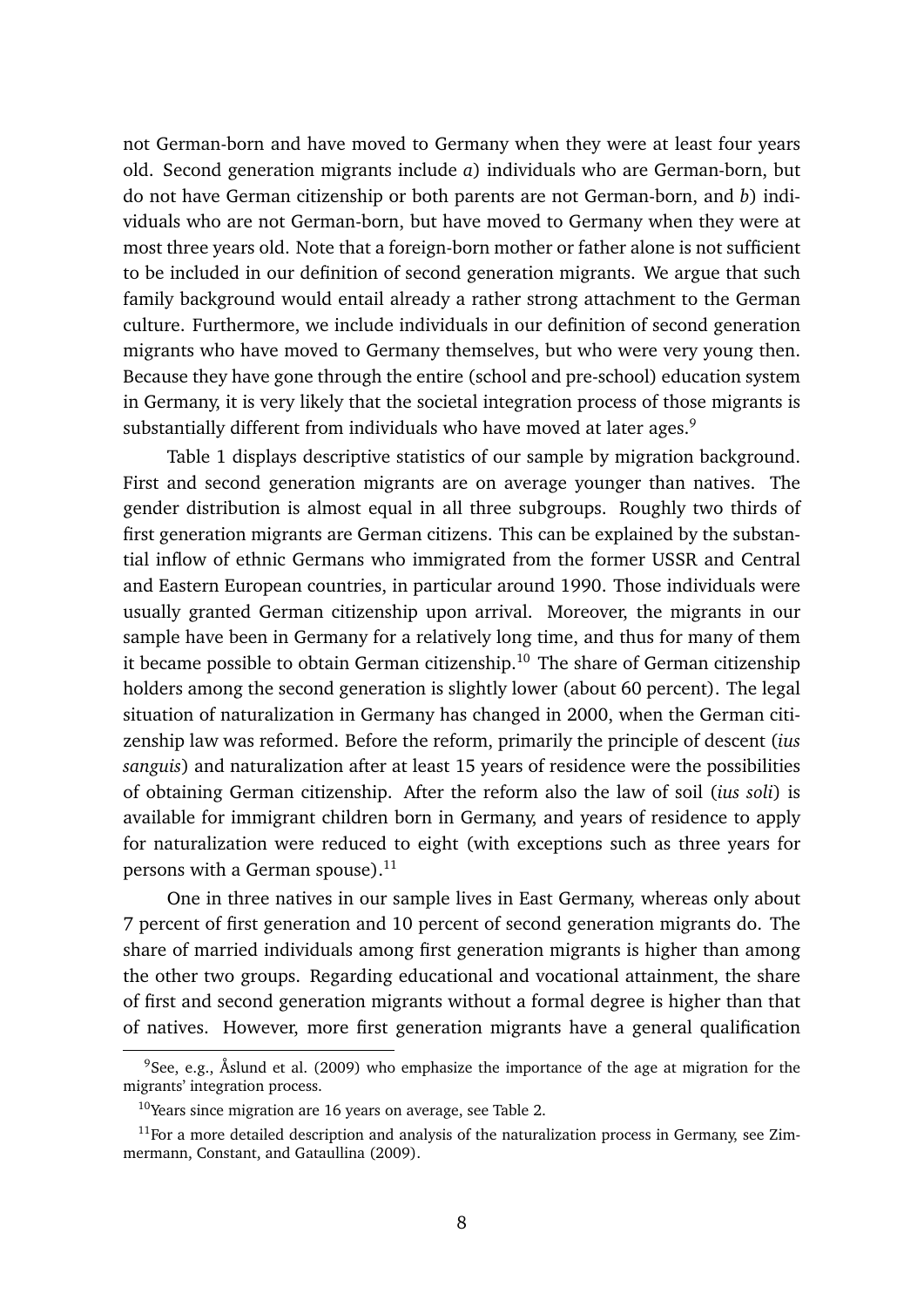for university entrance as well as a university or technical college degree than natives. The latter rather have a secondary school degree of 10 years and completed an apprenticeship. Regarding previous employment, i.e., the employment before individuals entered unemployment and were interviewed, the average net hourly wage of natives is slightly higher than the previous wage of second generation migrants. The average previous wage of the second generation in turn exceeds that of the first generation. Natives had also longer lasting jobs than both migrant groups. But altogether, the three groups of recent entrants into unemployment had a relative strong attachment to the labor market in the past. This is also due to the design of our sample, as we only have information about people who had entered unemployment and registered with the Federal Employment Agency, importantly without being (registered as) unemployed in the preceding month.<sup>12</sup>

 $12$ Our sample was designed to consist of individuals who actually entered unemployment, thus coming from a different labor market status. We thus exclude for example long-term unemployed; and the vast majority of our sample was previously employed.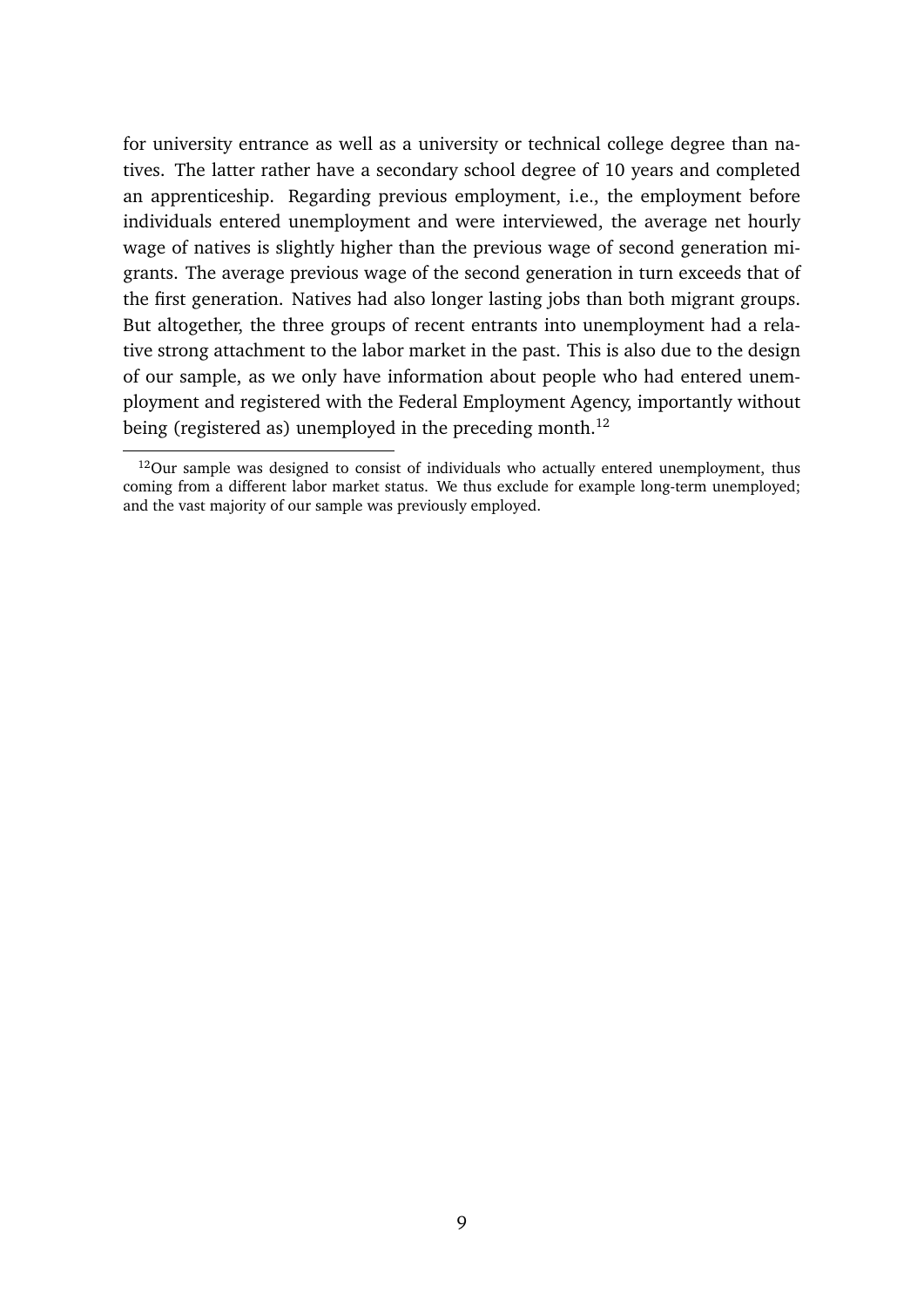|                                                            | <b>Natives</b> | 1st gen. | 2nd gen. |
|------------------------------------------------------------|----------------|----------|----------|
| Sociodemographic characteristics                           |                |          |          |
| Age (in years)                                             | 36.922         | 35.260   | 31.461   |
|                                                            | (10.231)       | (9.772)  | (9.189)  |
| Male                                                       | 0.500          | 0.490    | 0.517    |
|                                                            | (0.500)        | (0.500)  | (0.500)  |
| German citizenship                                         | 1.000          | 0.669    | 0.590    |
|                                                            | (0.000)        | (0.471)  | (0.493)  |
| <b>East Germany</b>                                        | 0.344          | 0.074    | 0.101    |
|                                                            | (0.475)        | (0.262)  | (0.302)  |
| Married                                                    | 0.447          | 0.599    | 0.435    |
|                                                            | (0.497)        | (0.490)  | (0.497)  |
| <b>Educational attainment</b>                              |                |          |          |
| No formal degree                                           | 0.010          | 0.025    | 0.020    |
|                                                            | (0.101)        | (0.155)  | (0.139)  |
| Secondary school (9 yrs.)                                  | 0.299          | 0.339    | 0.413    |
|                                                            | (0.458)        | (0.474)  | (0.493)  |
| Secondary school (10 yrs.)                                 | 0.448          | 0.335    | 0.357    |
|                                                            | (0.497)        | (0.472)  | (0.480)  |
| Technical college entrance qualification (11-12 yrs.)      | 0.050          | 0.054    | 0.037    |
|                                                            | (0.218)        | (0.227)  | (0.188)  |
| General qualification for university entrance (12-13 yrs.) | 0.193          | 0.247    | 0.174    |
|                                                            | (0.395)        | (0.432)  | (0.380)  |
| <b>Vocational attainment</b>                               |                |          |          |
| No formal degree                                           | 0.075          | 0.219    | 0.225    |
|                                                            | (0.264)        | (0.414)  | (0.418)  |
| Apprenticeship (dual system)                               | 0.638          | 0.455    | 0.545    |
|                                                            | (0.481)        | (0.498)  | (0.499)  |
| Specialized vocational school                              | 0.140          | 0.150    | 0.107    |
|                                                            | (0.347)        | (0.357)  | (0.309)  |
| University, technical college                              | 0.147          | 0.176    | 0.124    |
|                                                            | (0.354)        | (0.381)  | (0.330)  |
| Previous employment                                        |                |          |          |
| Net hourly wage (in euros)                                 | 6.822          | 6.614    | 6.754    |
|                                                            | (3.847)        | (3.751)  | (3.218)  |
| Duration (in months)                                       | 45.233         | 37.096   | 35.216   |
|                                                            | (72.137)       | (59.861) | (55.821) |
| # Observations                                             | 6,367          | 773      | 356      |

| Table 1: Descriptive Statistics (Selected Variables) |  |
|------------------------------------------------------|--|
|------------------------------------------------------|--|

*Source:* IZA Evaluation Dataset, own calculations.

*Note:* Natives: German-born and German citizen, and parents German-born; first generation: not German-born; second generation: German-born, but not German citizen, or both parents not German-born or age at migration less than or equal to three years.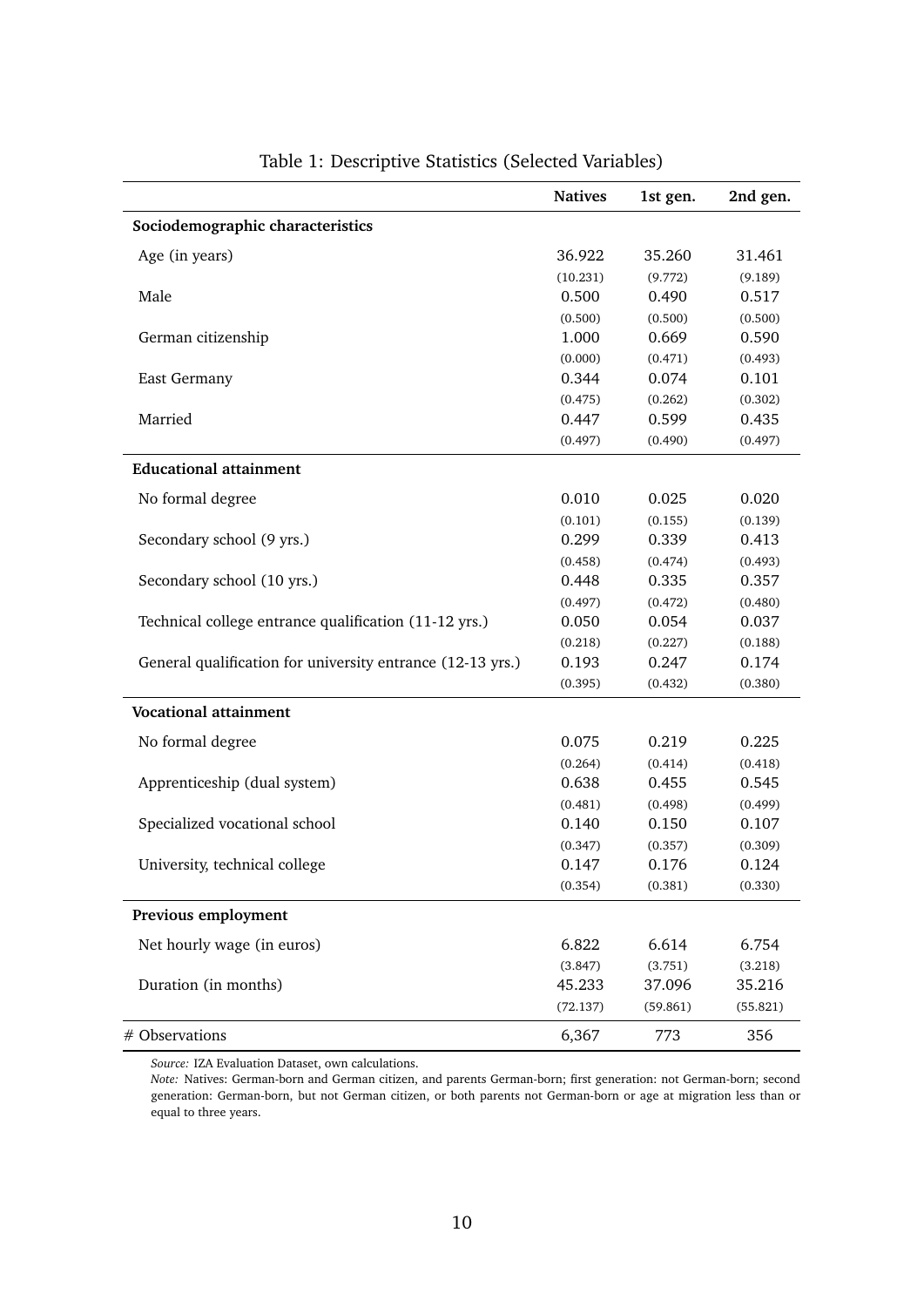Table 2 displays further descriptive statistics for the two groups of migrants in our data. We focus on migrant-specific characteristics to shed more light on the migration background and history of those individuals.

We start by looking at the country of origin of first and second generation migrants. For this purpose, we aggregate the country of origin into three major sending regions: *a*) guest worker countries, *b*) Central and Eastern European countries, and  $c$ ) other countries.<sup>13</sup> The descriptive statistics then basically reflect two major developments in Germany's migration history. For instance, 60 percent of first generation migrants are from Central and Eastern European countries. This substantial share can be explained by the sizeable inflow of ethnic Germans around 1990 and, more generally, by the fall of the Iron Curtain and subsequent East-to-West migration. Similarly, almost two thirds of second generation migrants have a background in guest worker countries.<sup>14</sup> They are offspring of the guest workers who had migrated to Germany during the post-war economic boom until the early 1970s.

We also see that first generation migrants spent on average already a long time in Germany, and they moved when they were rather young. Average years since migration of first generation migrants exceed 16 years, and the average age at migration is about 19 years. Moreover, more than half of the first generation migrants completed an educational degree abroad and about one in three a vocational degree abroad. These numbers appear plausible as most first generation migrants spent substantial parts of their lives in their country of origin, mostly during childhood and adolescence when schooling takes place.

In contrast, less than one third of second generation migrants have actually moved to Germany. The majority of them were born in Germany. For those not German-born individuals, the average age at migration is of course very low and years since migration high, as we only include individuals who were three years or younger when they migrated. This is in line with the observation that only very few second generation migrants completed a vocational or educational degree abroad (2.5 percent, respectively).

<sup>&</sup>lt;sup>13</sup>Guest worker countries include Turkey, former Yugoslavia, Italy, Spain, and Greece. Central and Eastern European countries include Poland, former USSR, former CSSR, and Romania.

<sup>14</sup>The country of origin of second generation migrants is either *a*) their country of birth (if they are not German-born), *b*) their country of citizenship (if they do not have German citizenship), or *c*) their parents' country of birth or country of citizenship. If the latter is not the same for both parents, we take the father's country (Card et al., 1998; Jonsson, 2007).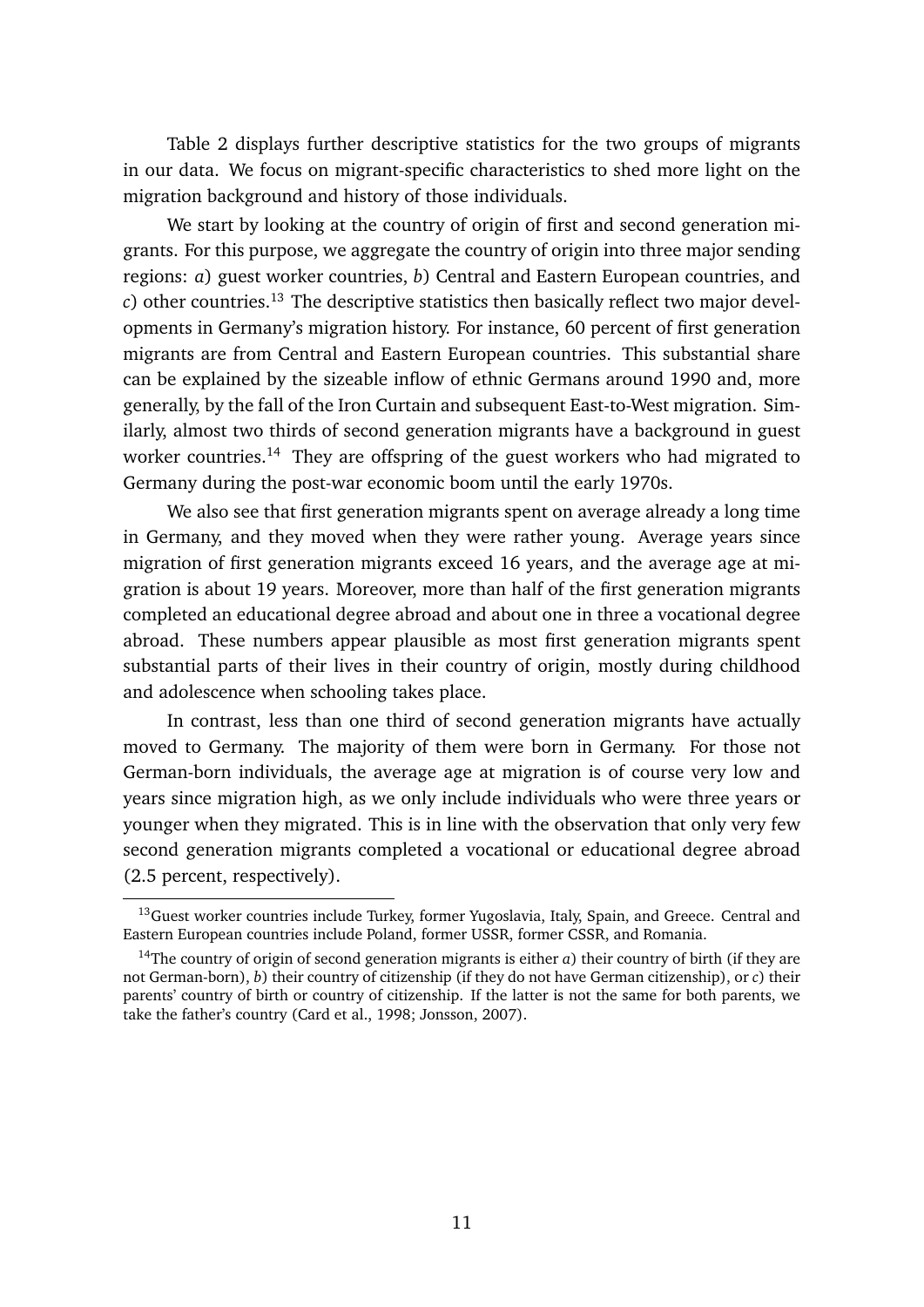|                                                     | 1st generation |         | 2nd generation |         |
|-----------------------------------------------------|----------------|---------|----------------|---------|
| Country of origin (by region)                       |                |         |                |         |
| Guest worker countries <sup>a</sup>                 | $N = 773$      | 0.193   | $N=356$        | 0.632   |
|                                                     |                | (0.395) |                | (0.483) |
| Central and Eastern European countries <sup>b</sup> | $N = 773$      | 0.600   | $N = 356$      | 0.166   |
|                                                     |                | (0.490) |                | (0.372) |
| Other countries                                     | $N = 773$      | 0.207   | $N = 356$      | 0.202   |
|                                                     |                | (0.405) |                | (0.402) |
| Time in Germany                                     |                |         |                |         |
| Years since migration                               | $N = 773$      | 16.308  | $N = 103$      | 29.951  |
|                                                     |                | (8.490) |                | (9.771) |
| Age at migration                                    | $N = 773$      | 18.952  | $N = 103$      | 1.544   |
|                                                     |                | (9.941) |                | (1.074) |
| <b>Education abroad</b>                             |                |         |                |         |
| Educational degree abroad                           | $N = 773$      | 0.550   | $N=356$        | 0.025   |
|                                                     |                | (0.498) |                | (0.157) |
| Vocational degree abroad                            | $N = 773$      | 0.354   | $N = 356$      | 0.025   |
|                                                     |                | (0.479) |                | (0.157) |

#### Table 2: Descriptive Statistics (Migrants' Characteristics)

*Source:* IZA Evaluation Dataset, own calculations.

*Note:* First generation: not German-born; second generation: German-born, but not German citizen, or both parents not German-born or age at migration less than or equal to three years.

<sup>a</sup> Guest worker countries include Turkey, former Yugoslavia, Italy, Spain and Greece.

 $<sup>b</sup>$  Central and Eastern European countries include Poland, former USSR, former CSSR and Romania.</sup>

In order to measure ethnic identity, we apply the two-dimensional version of the *ethnosizer* in our empirical analysis (Constant and Zimmermann, 2008; Constant, Gataullina, and Zimmermann, 2009). We argue that the *ethnosizer* provides an approximation of the different reference groups by measuring the intensity of commitment to the home and the host culture. It is a complex concept, which classifies immigrants into four separate states: *a*) assimilation, *b*) integration, *c*) marginalization, and *d*) separation. An assimilated immigrant has a high commitment to the host culture and a weak one to his home culture; being integrated means to be committed to both cultures; marginalization displays a weak dedication to either culture; and separation a strong commitment to the home culture, but not to the host one. See Figure 1 for a visualization of the concept.

These states are formed by combining four essential elements of personal devotion to German culture and society and to the culture of origin: *a*) language, *b*) ethnic self-identification, *c*) ethnic interaction, and *d*) migration history.<sup>15</sup>

<sup>&</sup>lt;sup>15</sup>Our data does not include exactly the same questions as the GSOEP, which has been used so far to construct the *ethnosizer*. Therefore, we use a modified version and rely only on four elements; the element "culture" is not included.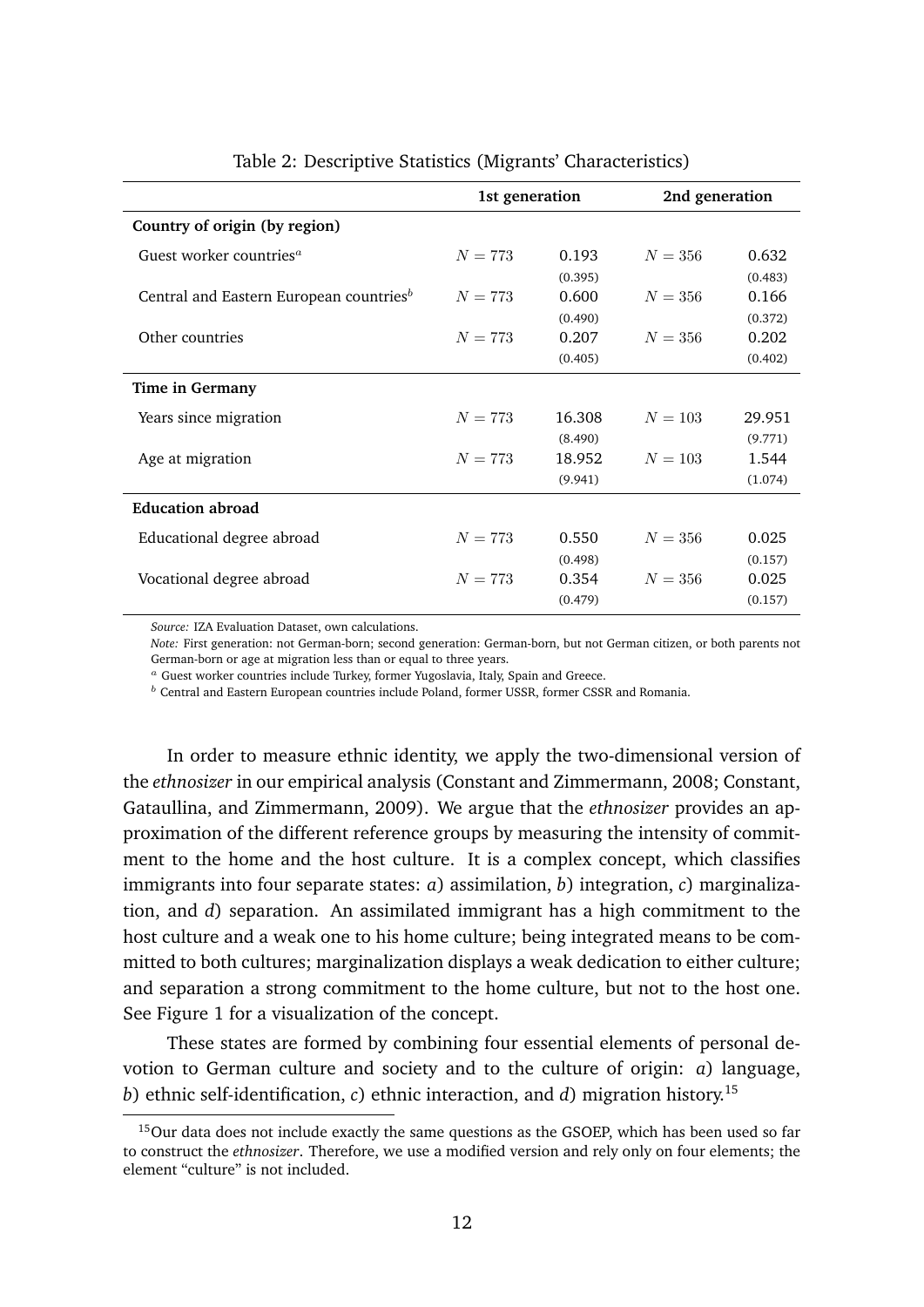Figure 1: The *Ethnosizer* as a Two-Dimensional Measurement of Ethnic Identity



*Source:* Constant, Gataullina, and Zimmermann (2009). *Note:* A: Assimilation; I: Integration; M: Marginalization; S: Separation.

Table 3 displays descriptive statistics of the specific variables we use. For this purpose, we have transformed the different items of the respondents' answers into variables ranging from 0 to 1. For instance, a higher value corresponds to better German language skills and a more frequent use of a different language than German as family language. Second generation migrants report a better German language proficiency than first generation migrants and a less frequent use of a different language than German as family language. The degree of self-identification with Germany is similar across the two migrant generations in our sample, albeit slightly stronger among second generation migrants. Second generation migrants self-identify to a lower extent with the country of origin, but the difference is small. The use of a different language than German as a means of communication among friends is rather uncommon in the second generation, and more frequent among first generation migrants. Finally, whereas second generation migrants report a lower probability to apply for German citizenship, the reported probability of leaving Germany in the future is very similar across the migrant generations.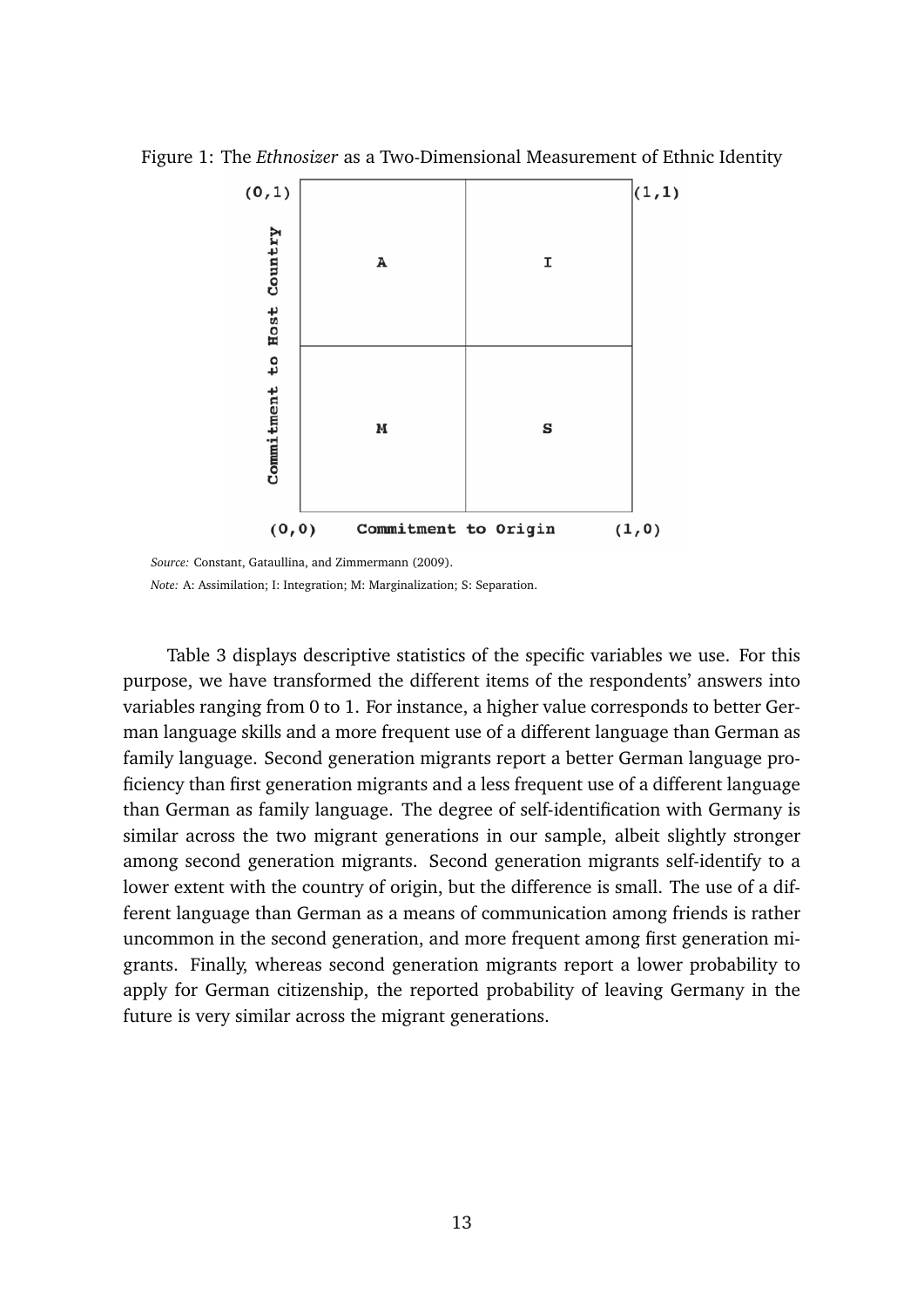|                                             | 1st generation | 2nd generation |
|---------------------------------------------|----------------|----------------|
| Language                                    |                |                |
| German language skills                      | 0.756          | 0.901          |
|                                             | (0.193)        | (0.129)        |
| Family language                             | 0.386          | 0.269          |
|                                             | (0.273)        | (0.254)        |
| <b>Ethnic self-identification</b>           |                |                |
| Self-identification with Germany            | 0.742          | 0.763          |
|                                             | (0.212)        | (0.212)        |
| Self-identification with country of origin  | 0.584          | 0.546          |
|                                             | (0.314)        | (0.311)        |
| <b>Ethnic interaction</b>                   |                |                |
| Language with friends                       | 0.328          | 0.195          |
|                                             | (0.270)        | (0.215)        |
| <b>Migration history</b>                    |                |                |
| Intention to apply for German citizenship   | 0.789          | 0.709          |
|                                             | (0.355)        | (0.396)        |
| Center of interest in 5 years (10–15 years) | 0.217          | 0.221          |
|                                             | (0.241)        | (0.245)        |
| $#$ Observations                            | 773            | 356            |

Table 3: Descriptive Statistics (Components of the *Ethnosizer*)

*Source:* IZA Evaluation Dataset, own calculations.

*Note:* First generation: not German-born; second generation: German-born, but not German citizen, or both parents not German-born or age at migration less than or equal to three years. All variables range between 0 and 1. A higher value corresponds to better German language skills, a more frequent use of a different language than German as family language, a stronger self-identification with Germany, a stronger self-identification with the country of origin, a more frequent use of another language than German with friends, a higher probability of applying for German citizenship, and a higher probability of leaving Germany.

To construct the four identity states of the *ethnosizer* for each individual, we proceed as follows: a respondent with a 'very good' or 'good' command of the German language who communicates to his or her family members 'only', 'mainly' or 'partly' in another language is classified as linguistically integrated; a respondent with at least a 'good' command of the German language who communicates to his or her family members 'only' or 'mainly' in German is classified as linguistically assimilated; a respondent with 'fair', 'bad' or 'no' command of the German language who communicates to his or her family members 'only', 'mainly' or 'partly' in another language is classified as linguistically separated; and finally, a respondent with 'fair', 'bad' or 'no' command of the German language who communicates to family members 'only' or 'mainly' in German is classified as linguistically marginalized. Ethnic self-identification as the second element of the *ethnosizer* is available in our data for both natives and migrants (see Constant, Kahanec, Rinne, and Zimmermann, 2009).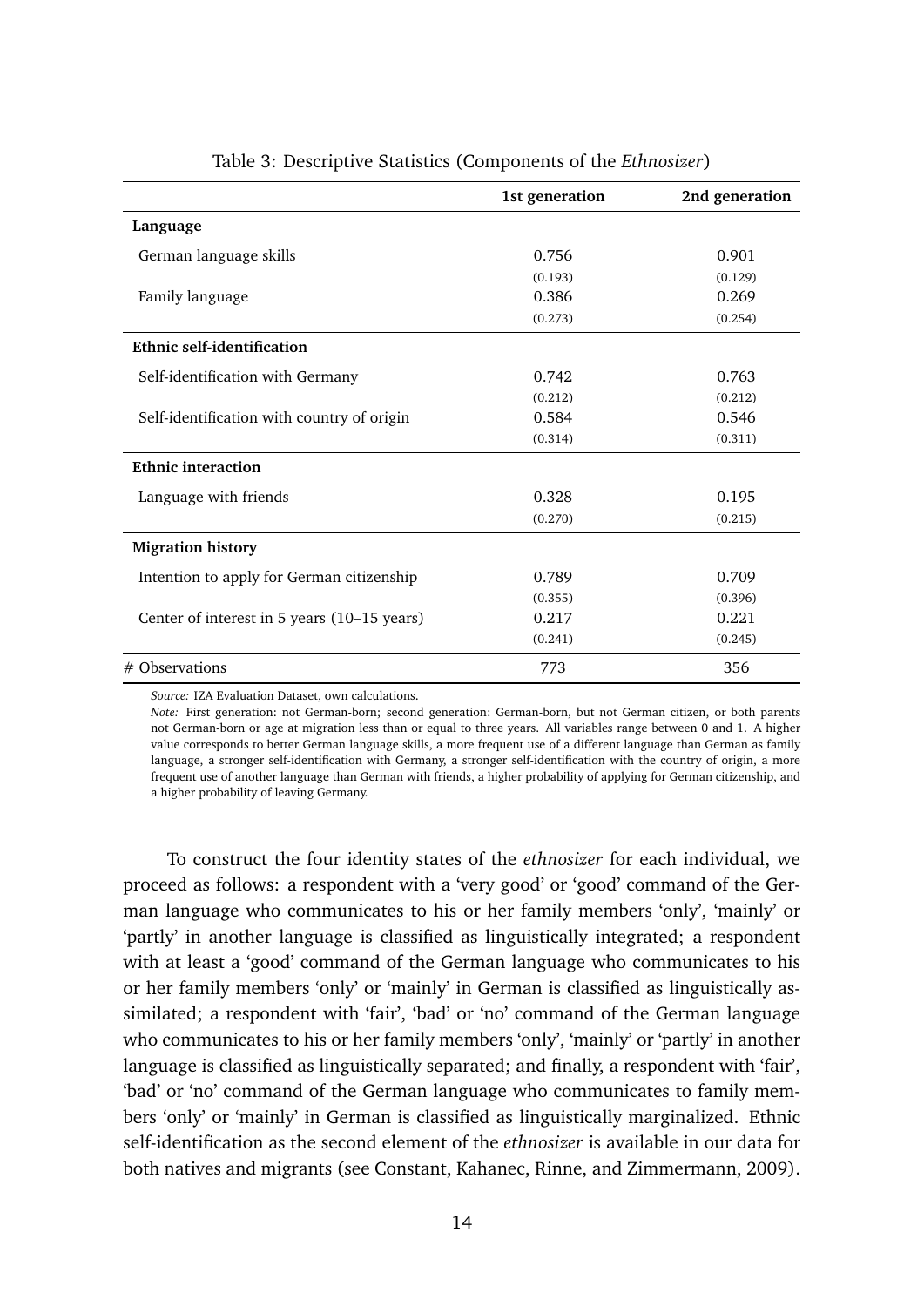People who self-identify both strongly with Germany and with the country of origin are considered as integrated; people who self-identify strongly with Germany but to a smaller extent with the country of origin are considered as assimilated; people who self-identify strongly with the country of origin but to a smaller extent with Germany are considered as separated; and, finally, people who self-identify only weakly both with Germany and the country of origin are considered as marginalized. To construct this measure for natives, self-identification with the country of origin is replaced by the attraction of cultures, customs and traditions of other countries. One can therefore think of integrated natives as individuals who show both a strong commitment to Germany but also to foreign countries and foreigners, and thus as people who have a more internationally-oriented perspective. Assimilated, marginalized and separated natives are then classified accordingly. With respect to the other two dimensions of ethnic interaction and migration history, individuals are categorized similarly.

Figure 2 displays the distribution across all four states of the *ethnosizer* for first and second generation migrants in our sample. The distributions are rather similar: both have the highest score for assimilation, followed by integration and marginalization, and separation ranking last. However, the score for assimilation is higher among the second generation, whereas the scores for all three other dimensions are slightly below those of the first generation. This seems plausible: second generation migrants feel more dedicated to the German culture than first generation migrants. Furthermore, this finding reinforces our hypothesis of changing frames of references from one migrant generation to the next.

There are still comparatively few empirical studies that directly incorporate reservation wages in their analysis. The main reason for this lies in the scarcity of adequate data sets; but our data include self-reported reservation wages, which we can directly incorporate in our analysis. More specifically, respondents were posed the following questions regarding their reservation wage:

- *a*) Now the focus turns to earnings expectations while searching for a job. How high do you expect your net monthly wage to be? How many hours per week would you at least have to work in order to receive this net monthly wage?
- *b*) Would you also be prepared to accept a job offer with a lower net monthly wage? And if so, what is the lowest net monthly wage you would be prepared to accept? How many hours per week would you at least have to work in order to receive this net monthly wage?

The answer to these questions gives us information about the individuals' reservation wage.<sup>16</sup> Moreover, we calculate the reservation wage ratio (RWR). This ratio is defined as the reservation wage at the time of the interview divided by the previous

<sup>&</sup>lt;sup>16</sup>If both questions are answered, one can interpret response  $a$ ) as the conditional expected wage and *b*) as the reservation wage (Lancaster and Chesher, 1983).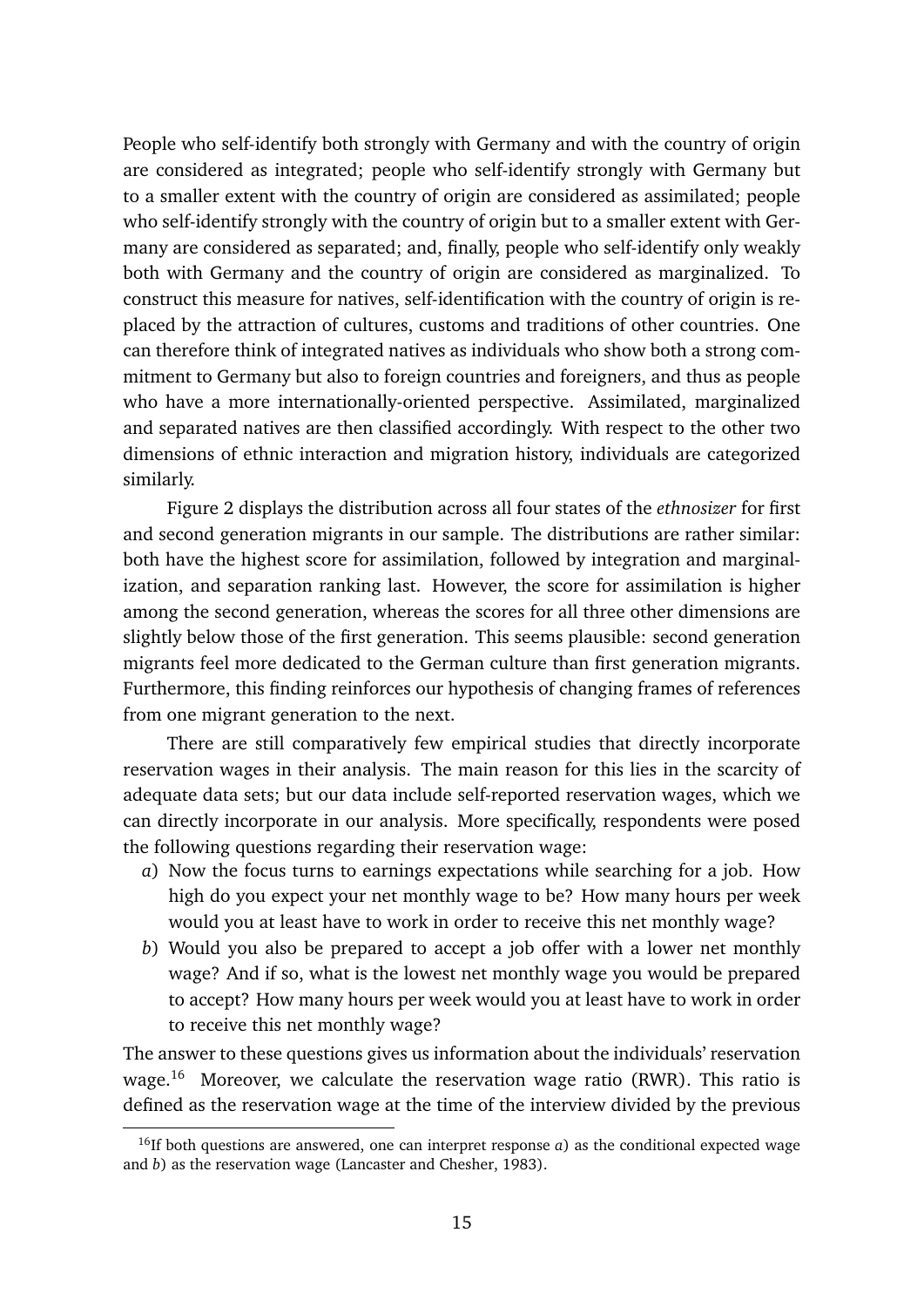

Figure 2: Two-Dimensional *Ethnosizer* by Migration Status

*Note:* Mean scores for each of the four states of the *ethnosizer*. First generation: not German-born; second generation: German-born, but not German citizen, or both parents not German-born or age at migration less than or equal to six years.

wage from (self-)employment before entering unemployment.

Table 4 displays the average net hourly reservation wages and reservation wage ratios in our sample. The average reservation wage for the entire sample is  $\in 7.05$ , which corresponds to an 11 percent increase compared to the previous wage. Regarding the three subgroups, it is apparent that the natives' reservation wage lies slightly below the total average at  $\epsilon$  7.03. First and second generation migrants both have a reservation wage exceeding the total average. The second generation has the highest with  $\epsilon$  7.42 per hour. The reservation wage ratios are rather similar across the three groups. We further differentiate individuals according to the four regimes of ethnic self-identification. It becomes apparent that integrated individuals have the highest reservation wages, where the ones for natives and second generation migrants are particularly high with  $\in$  7.50. Integrated first generation migrants have a reservation wage of  $\in 7.27$ .

When comparing the reservation wages to previous wage levels, assimilated natives and assimilated second generation migrants have relatively moderate wage aspirations: reservation wages exceed previous wages by 8 and 5 percent, respectively. Among first generation migrants, integrated individuals have the lowest reservation wage ratio, translating into to a 7 percent increase compared to the previous wage. On the other hand, the relative wage aspirations of separated natives and, in particular, of separated second generation migrants are high. The latter aspire a 32 percent increase compared to the previous wage. The overall picture thus sug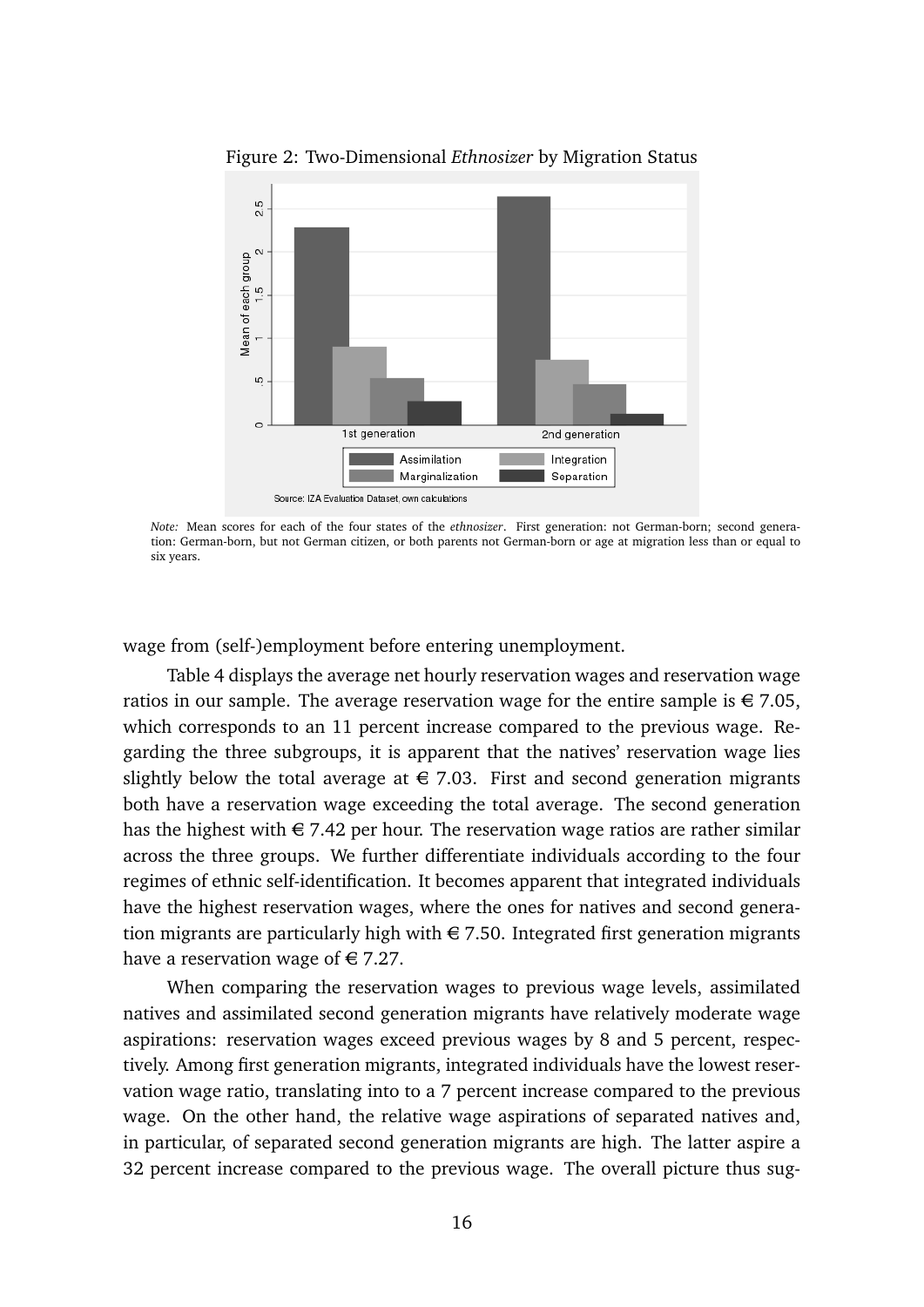gests that reservation wages are related to previous wage levels, and individuals seem to regard those as a reference for future wages. However, there is a considerable degree of variation across individuals of different migration status, and also across the four regimes of ethnic self-identification.

When looking separately at West and East Germans as well as male and female individuals, two important observations become apparent: *a*) men generally have higher reservation wages than women, and *b*) individuals living in West Germany generally have higher reservation wages than East Germans.<sup>17</sup> Hence, men in West Germany have the highest reservation wages irrespective of their migration status. Possible reasons for these findings are that wage levels in West Germany and for men are on average higher than in East Germany and for women. Natives and second generation migrants have the highest reservation wages in West Germany, whereas in East Germany first generation migrants have rather high reservation wages. Moreover, the reservation wage ratios in terms of monthly earnings are lower than those calculated with hourly wages. This finding suggests that hourly reservation wages exceeding previous wages are not necessarily resulting from higher monthly earnings aspirations. Individuals seem to aspire similar earnings as they previously had, but would like to work less hours for the same amount of money.

|                 |           | Natives and<br><b>Migrants</b> |           | <b>Natives</b> |           | <b>Migrants</b><br>(1st gen.) |           | <b>Migrants</b><br>(2nd gen.) |
|-----------------|-----------|--------------------------------|-----------|----------------|-----------|-------------------------------|-----------|-------------------------------|
|                 | <b>RW</b> | <b>RWR</b>                     | <b>RW</b> | <b>RWR</b>     | <b>RW</b> | <b>RWR</b>                    | <b>RW</b> | <b>RWR</b>                    |
| Total           | 7.05      | 1.11                           | 7.03      | 1.10           | 7.11      | 1.12                          | 7.42      | 1.12                          |
| Assimilation    | 7.03      | 1.08                           | 7.01      | 1.08           | 7.03      | 1.14                          | 7.35      | 1.05                          |
| Integration     | 7.46      | 1.12                           | 7.50      | 1.12           | 7.27      | 1.07                          | 7.50      | 1.16                          |
| Marginalization | 6.68      | 1.12                           | 6.66      | 1.12           | 6.87      | 1.16                          | 7.50      | 1.14                          |
| Separation      | 6.93      | 1.19                           | 6.91      | 1.19           | 6.99      | 1.15                          | 7.15      | 1.32                          |
| # Observations  | 7,496     | 7,113                          | 6,367     | 6,073          | 773       | 704                           | 356       | 336                           |

Table 4: Reservation Wage (RW) and Reservation Wage Ratio (RWR) by Migration Status and Ethnic Self-Identification

*Source:* IZA Evaluation Dataset, own calculations.

*Note:* Net hourly reservation wage (RW, in euros). The reservation wage ratio (RWR) is defined as the reservation wage divided by the previous hourly wage from (self-)employment before entering unemployment.

<sup>17</sup>See Tables A1 and A2 (Appendix) for the detailed numbers.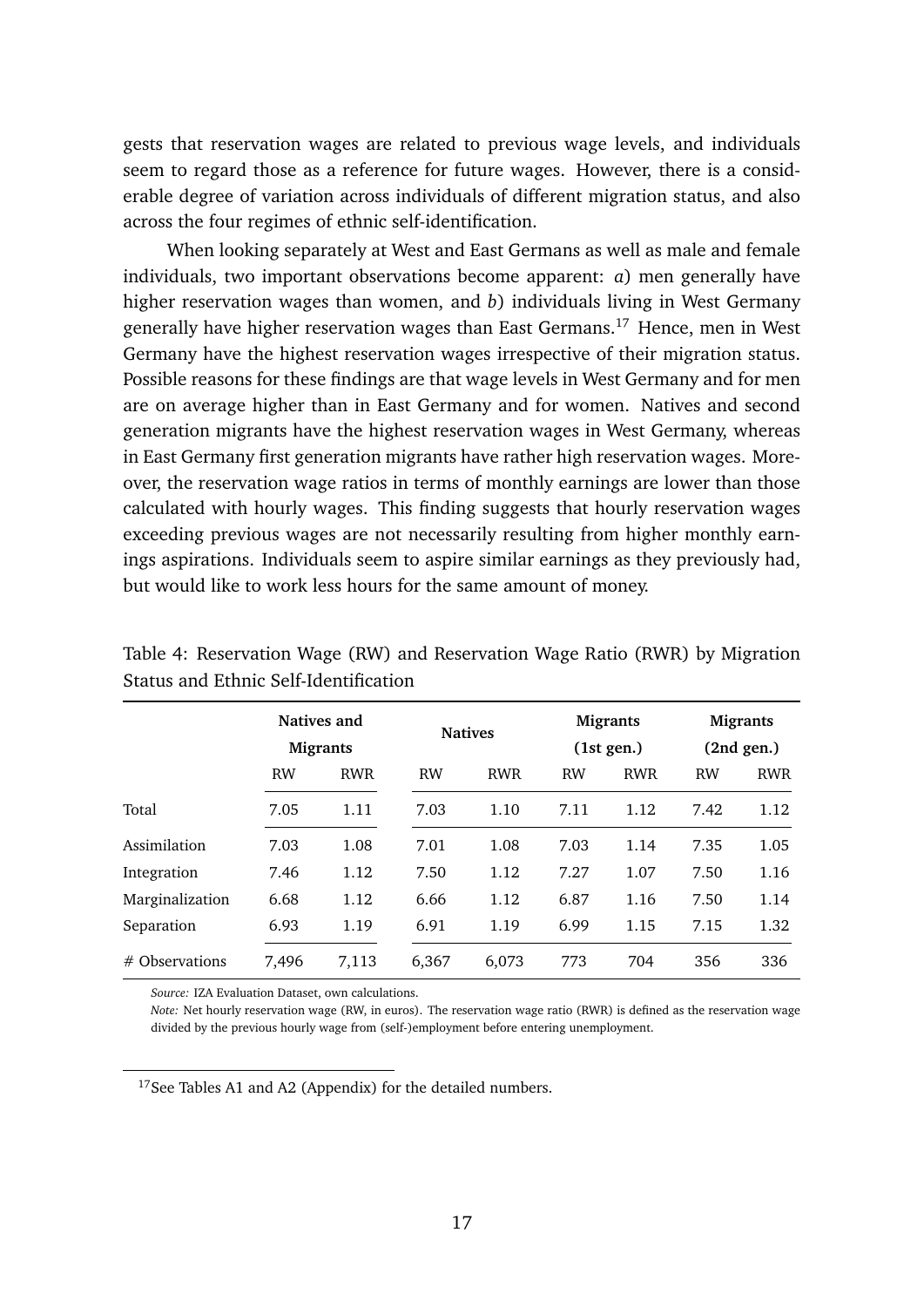### **4 Results**

The raw differences in mean reservation wages may be driven by differences in characteristics between natives, first and second generation migrants. We therefore control in a next step for such characteristics. Furthermore, we perform a decomposition analysis of the reservation wage gaps between the three groups considered. By doing so, we are able to shed more light on the underlying mechanisms driving our results.

#### **4.1 OLS Regressions**

To control for differences in characteristics between natives, first and second generation migrants, we run OLS regressions of the individuals' reservation wage and compare the results with the unconditional gaps. The regressions include sociodemographic characteristics, household characteristics, educational and vocational attainment, unemployment benefits, previous employment and other explanatory variables. We also control for the individuals' locus of control by including the full index as defined in Caliendo et al. (2010).<sup>18</sup> Finally, we include measures of ethnic identity as described above.

Table 5 displays the OLS regression results for the entire sample (first three columns) as well as for the sub-sample of migrants (last five columns). For the entire sample, we find unconditional reservation wage gaps of 1.6 percent for first generation migrants and 5.9 percent for second generation migrants when compared to natives, see column (1). In other words, without controlling for differences in characteristics both migrant generations have higher reservation wages than natives. Note that only the difference between natives and second generation migrants is significantly different from zero. When including control variables other than ethnic identity, these gaps decrease, see column (2). In the case of first generation migrants, the gap even becomes negative. However, the positive difference in reservation wages between second generation migrants and natives persists, but it is not significant anymore. Results remain virtually the same when additionally including ethnic self-identification as a further explanatory variable, see column (3).

When focusing on migrants only, the raw reservation wage gap amounts to 4.3 percent. The unconditional reservation wage of second generation migrants thus exceeds the one of first generation migrants, see column (4). However, when including a number of additional control variables, this gap increases, see columns (5)–(7). Second generation migrants have conditional reservation wages which are 5.1 percent higher than those of the first generation. Including the *ethnosizer* or ethnic

 $18$ Caliendo et al. (2010) show that individuals with a more external locus of control have significantly lower reservation wages. Our results (not reported below) confirm this finding.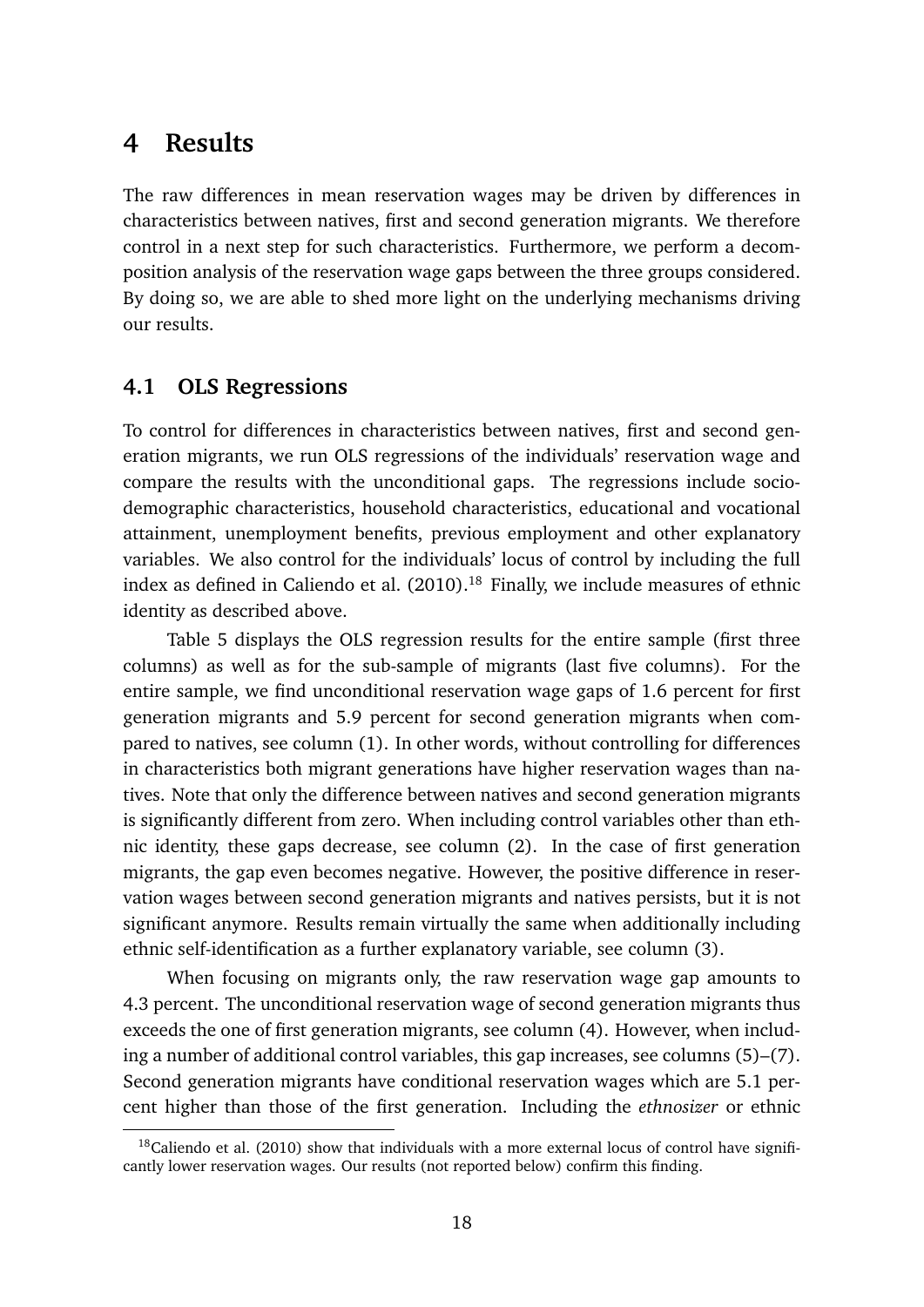self-identification leaves our estimates virtually unchanged. But when we also add interaction terms which interact the second generation dummy with the four states of the *ethnosizer*, the reservation wage gap decreases to 3.7 percent and becomes insignificantly different from zero, see column (8). Therefore, it seems that the *ethnosizer* is able to explain at least part of the difference in reservation wages between first and second generation migrants—once interactions are included. Ethnic self-identification alone does not have this explanatory power.

Altogether, the results of the OLS regressions confirm our working hypothesis: second generation migrants indeed have higher reservation wages than first generation migrants. We also find evidence that changing frames of reference may be related to this finding, as far as one can indeed view the *ethnosizer* as a proper approximation of reference groups. Our results show that controlling for ethnic identity, i.e., including the *ethnosizer* and interaction terms, reduces the reservation wage gap between the two migrant generations.

#### **4.2 Decomposition**

Our previous results indicate a reservation wage gap between natives and migrants especially between natives and second generation migrants—as well as between first and second generation migrants. In order to shed more light on the underlying mechanisms driving these findings, we perform a Blinder-Oaxaca decomposition (Blinder, 1973; Oaxaca, 1973).<sup>19</sup> Its basic idea is to divide the wage gap between two groups into an explained part resulting from different characteristics such as education and work experience (endowments) and an unexplained part resulting from differences in returns to characteristics (coefficients). We additionally include an interaction term which captures the fact that differences in endowments and characteristics exist simultaneously between the two groups, see Jann (2008). Since we analyze differences in reservation wages and not in actual wages, the unexplained part represents differences in self-evaluations of the individuals, given the same characteristics, and not different rates of return in the market.

Table 6 displays the results of the decomposition. We start by comparing first and second generation migrants. The mean outcome difference of 4.3 percent equals the coefficient of the dummy variable for the second generation in the baseline regression of migrants without any controls. We find a small, but positive endowment effect. This seems to be mainly related to the different age distribution of the second generation in comparison to the first generation. On the other hand, the significantly positive coefficient effect, which is even larger than the mean outcome difference, suggests a higher self-evaluation of second generation migrants when compared to

<sup>&</sup>lt;sup>19</sup>See, e.g., Thomsen et al. (2008) for a study using a similar methodology to analyze wage gaps between migrants and natives in Germany.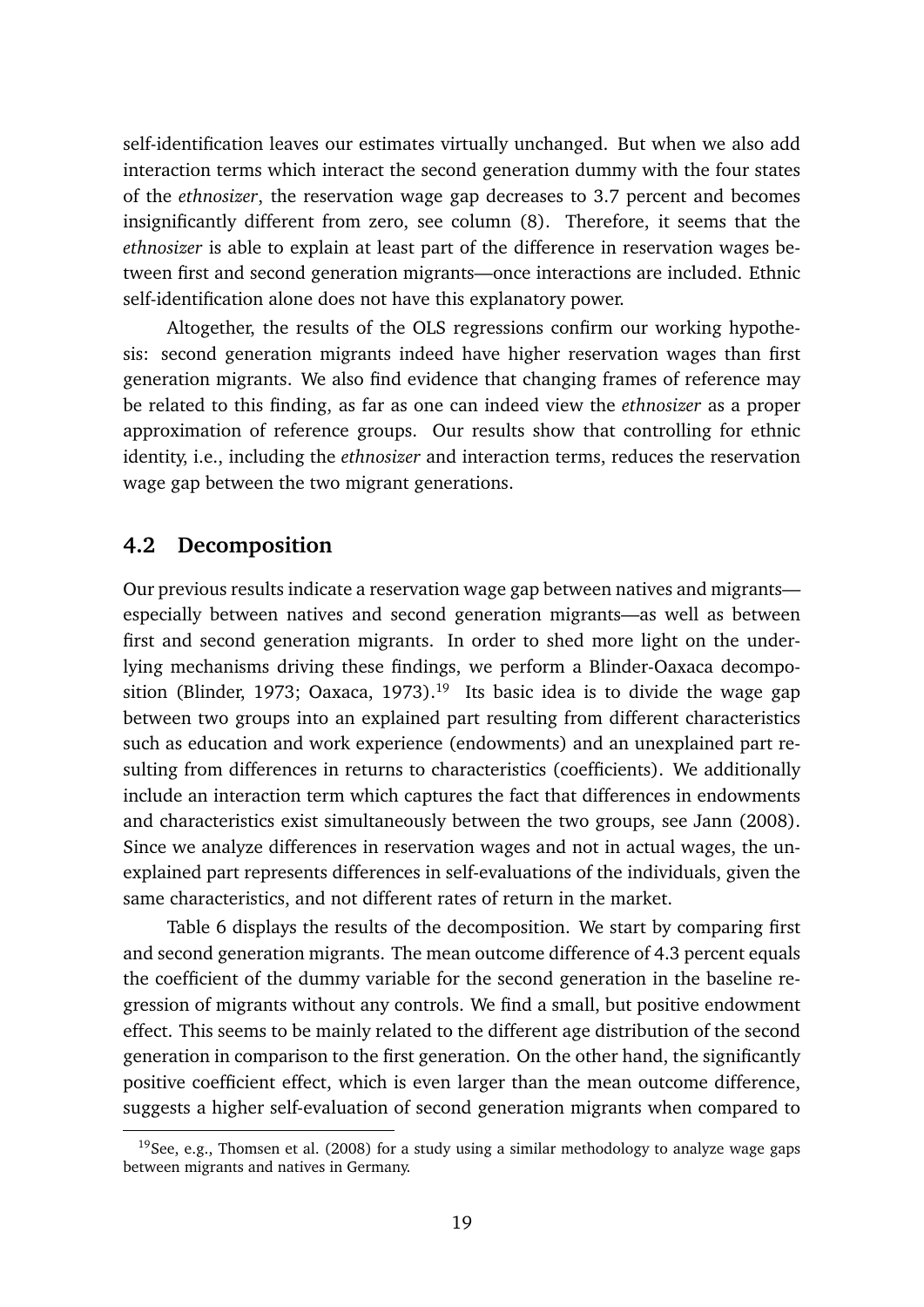| reference<br>$0.0516**$<br>(reference)<br>0.3270<br>(0.0227)<br>Yes<br>Yes<br>Yes<br>Yes<br>Yes<br>Yes<br>Yes<br>Yes<br>$\rm _{N}^{\circ}$<br>$\overline{S}$<br>ତ୍ର<br>reference<br>$0.0510***$<br>(reference)<br>0.3265<br>(0.0227)<br>Yes<br>$\mathop{\rm S}\nolimits$<br>$_{\rm N_o}$<br>Yes<br>Yes<br>Yes<br>Yes<br>Yes<br>Yes<br>$\overline{a}$<br>ල<br>reference<br>$0.0432***$<br>(reference)<br>0.0044<br>(0.0193)<br>$\overline{\mathsf{a}}$<br>$\mathop{\mathsf{S}}\nolimits$<br>$\overline{N}$<br>$\bigoplus$<br>$\overline{\mathsf{S}}$<br>$\overline{M}$<br>$\overline{\mathsf{S}}$<br>$\overline{\mathsf{S}}$<br>$\overline{M}$<br>$\overline{\mathsf{a}}$<br>$\overline{a}$<br>reference<br>(reference)<br>$-0.0101$<br>0.3240<br>(0.0217)<br>$0.0361$<br>$(0.0224)$<br>Yes<br>Yes<br>Yes<br>Yes<br>Yes<br>Yes<br>Yes<br>$\overline{a}$<br>Yes<br>$\overline{\mathsf{a}}$<br>ි<br>reference<br>(reference)<br>$-0.0105$<br>0.3235<br>0.0353<br>(0.0224)<br>(0.0217)<br>$\overline{a}$<br>$\overline{\mathsf{a}}$<br>$\overline{M}$<br>Yes<br>Yes<br>Yes<br>Yes<br>Yes<br>Yes<br>Yes<br><u>ର</u><br>reference<br>$0.0588***$<br>(reference)<br>$0.0156$<br>$(0.0117)$<br>(0.0163)<br>0.0018<br>Ş<br>Ş<br>å<br>å<br>ş<br>ş<br>ž<br>ž<br>Ë<br>ž<br>ž<br>Educational and vocational attainment<br>Socio-demographic characteristics<br><b>Additional Control Variables</b><br>Ethnosizer $\times$ 2nd generation<br>Ethnic Self-Identification <sup>a</sup><br>Household characteristics<br>2nd generation migrants<br>1st generation migrants<br>Unemployment benefits<br>Other control variables<br>Migration Background<br>Previous employment<br>Locus of control<br>Ethnic Identity<br>Ethnosizer <sup>o</sup><br>Natives<br>$R^2$ |                |       | Natives and Migrants |       |       |       | Migrants |                                |                                                 |
|----------------------------------------------------------------------------------------------------------------------------------------------------------------------------------------------------------------------------------------------------------------------------------------------------------------------------------------------------------------------------------------------------------------------------------------------------------------------------------------------------------------------------------------------------------------------------------------------------------------------------------------------------------------------------------------------------------------------------------------------------------------------------------------------------------------------------------------------------------------------------------------------------------------------------------------------------------------------------------------------------------------------------------------------------------------------------------------------------------------------------------------------------------------------------------------------------------------------------------------------------------------------------------------------------------------------------------------------------------------------------------------------------------------------------------------------------------------------------------------------------------------------------------------------------------------------------------------------------------------------------------------------------------------------------------------------------------------------------------------------------|----------------|-------|----------------------|-------|-------|-------|----------|--------------------------------|-------------------------------------------------|
|                                                                                                                                                                                                                                                                                                                                                                                                                                                                                                                                                                                                                                                                                                                                                                                                                                                                                                                                                                                                                                                                                                                                                                                                                                                                                                                                                                                                                                                                                                                                                                                                                                                                                                                                                    |                |       |                      |       |       |       |          | E                              | $\circledS$                                     |
|                                                                                                                                                                                                                                                                                                                                                                                                                                                                                                                                                                                                                                                                                                                                                                                                                                                                                                                                                                                                                                                                                                                                                                                                                                                                                                                                                                                                                                                                                                                                                                                                                                                                                                                                                    |                |       |                      |       |       |       |          |                                |                                                 |
|                                                                                                                                                                                                                                                                                                                                                                                                                                                                                                                                                                                                                                                                                                                                                                                                                                                                                                                                                                                                                                                                                                                                                                                                                                                                                                                                                                                                                                                                                                                                                                                                                                                                                                                                                    |                |       |                      |       |       |       |          | reference<br>(reference)       | reference<br>(reference)                        |
|                                                                                                                                                                                                                                                                                                                                                                                                                                                                                                                                                                                                                                                                                                                                                                                                                                                                                                                                                                                                                                                                                                                                                                                                                                                                                                                                                                                                                                                                                                                                                                                                                                                                                                                                                    |                |       |                      |       |       |       |          | $0.0528**$<br>(0.0227)         | $\begin{array}{c} 0.0373 \\ 0.0318 \end{array}$ |
|                                                                                                                                                                                                                                                                                                                                                                                                                                                                                                                                                                                                                                                                                                                                                                                                                                                                                                                                                                                                                                                                                                                                                                                                                                                                                                                                                                                                                                                                                                                                                                                                                                                                                                                                                    |                |       |                      |       |       |       |          | $\mathop{\mathsf{S}}\nolimits$ | Ş                                               |
|                                                                                                                                                                                                                                                                                                                                                                                                                                                                                                                                                                                                                                                                                                                                                                                                                                                                                                                                                                                                                                                                                                                                                                                                                                                                                                                                                                                                                                                                                                                                                                                                                                                                                                                                                    |                |       |                      |       |       |       |          | Yes                            | Yes                                             |
|                                                                                                                                                                                                                                                                                                                                                                                                                                                                                                                                                                                                                                                                                                                                                                                                                                                                                                                                                                                                                                                                                                                                                                                                                                                                                                                                                                                                                                                                                                                                                                                                                                                                                                                                                    |                |       |                      |       |       |       |          | $\overline{\mathsf{z}}$        | Yes                                             |
|                                                                                                                                                                                                                                                                                                                                                                                                                                                                                                                                                                                                                                                                                                                                                                                                                                                                                                                                                                                                                                                                                                                                                                                                                                                                                                                                                                                                                                                                                                                                                                                                                                                                                                                                                    |                |       |                      |       |       |       |          |                                |                                                 |
|                                                                                                                                                                                                                                                                                                                                                                                                                                                                                                                                                                                                                                                                                                                                                                                                                                                                                                                                                                                                                                                                                                                                                                                                                                                                                                                                                                                                                                                                                                                                                                                                                                                                                                                                                    |                |       |                      |       |       |       |          | Yes                            | Yes                                             |
|                                                                                                                                                                                                                                                                                                                                                                                                                                                                                                                                                                                                                                                                                                                                                                                                                                                                                                                                                                                                                                                                                                                                                                                                                                                                                                                                                                                                                                                                                                                                                                                                                                                                                                                                                    |                |       |                      |       |       |       |          | Yes                            | Yes                                             |
|                                                                                                                                                                                                                                                                                                                                                                                                                                                                                                                                                                                                                                                                                                                                                                                                                                                                                                                                                                                                                                                                                                                                                                                                                                                                                                                                                                                                                                                                                                                                                                                                                                                                                                                                                    |                |       |                      |       |       |       |          | Yes                            | Yes                                             |
|                                                                                                                                                                                                                                                                                                                                                                                                                                                                                                                                                                                                                                                                                                                                                                                                                                                                                                                                                                                                                                                                                                                                                                                                                                                                                                                                                                                                                                                                                                                                                                                                                                                                                                                                                    |                |       |                      |       |       |       |          | Yes                            | Yes                                             |
|                                                                                                                                                                                                                                                                                                                                                                                                                                                                                                                                                                                                                                                                                                                                                                                                                                                                                                                                                                                                                                                                                                                                                                                                                                                                                                                                                                                                                                                                                                                                                                                                                                                                                                                                                    |                |       |                      |       |       |       |          | Yes                            | Yes                                             |
|                                                                                                                                                                                                                                                                                                                                                                                                                                                                                                                                                                                                                                                                                                                                                                                                                                                                                                                                                                                                                                                                                                                                                                                                                                                                                                                                                                                                                                                                                                                                                                                                                                                                                                                                                    |                |       |                      |       |       |       |          | Yes                            | Yes                                             |
|                                                                                                                                                                                                                                                                                                                                                                                                                                                                                                                                                                                                                                                                                                                                                                                                                                                                                                                                                                                                                                                                                                                                                                                                                                                                                                                                                                                                                                                                                                                                                                                                                                                                                                                                                    |                |       |                      |       |       |       |          | Yes                            | Yes                                             |
|                                                                                                                                                                                                                                                                                                                                                                                                                                                                                                                                                                                                                                                                                                                                                                                                                                                                                                                                                                                                                                                                                                                                                                                                                                                                                                                                                                                                                                                                                                                                                                                                                                                                                                                                                    |                |       |                      |       |       |       |          | 0.3279                         | 0.3293                                          |
|                                                                                                                                                                                                                                                                                                                                                                                                                                                                                                                                                                                                                                                                                                                                                                                                                                                                                                                                                                                                                                                                                                                                                                                                                                                                                                                                                                                                                                                                                                                                                                                                                                                                                                                                                    | # Observations | 7,496 | 7,496                | 7,496 | 1,129 | 1,129 | 1,129    | 1,129                          | 1,129                                           |

disability, German citizenship, marital status, East Germany, father's education and country of origin. Household characteristics include employment status of married partner and children.<br>Educational attainment and vocati Educational attainment and vocational attainment are divided up into nine and seven categories, respectively (including education abroad). Unemployment benefits include logarithm of amount of unemployment benefits. Previous employment includes duration of last employment and (logarithm of) income from last employment. Locus of control includes the standardized disability, German citizenship, marital status, East Germany, father's education and country of origin. Household characteristics include employment status of married partner and children. full index. Other control variables include state dummies, month of entry into unemployment (June 2007–May 2008), time between unemployment entry and interview (7-14 weeks), means of communication such as landline telephone, mobile phone, computer, printer, internet and email, search for employment/ self-employment and search for full-time or part-time job. Full estimation results are available on request by the authors. Full estimation results are available on request by the authors.

*Ethnic Self-Identification* is defined as the two-dimensional combination of self-identification with Germany and with the country of origin.

ab*Ethnosizer* is defined as the combination of the four two-dimensional elements language, ethnic self-identification, ethnic interaction and migration history.

\*\*\* significant at 1%; \*\* significant at 5%; \* significant at 10%.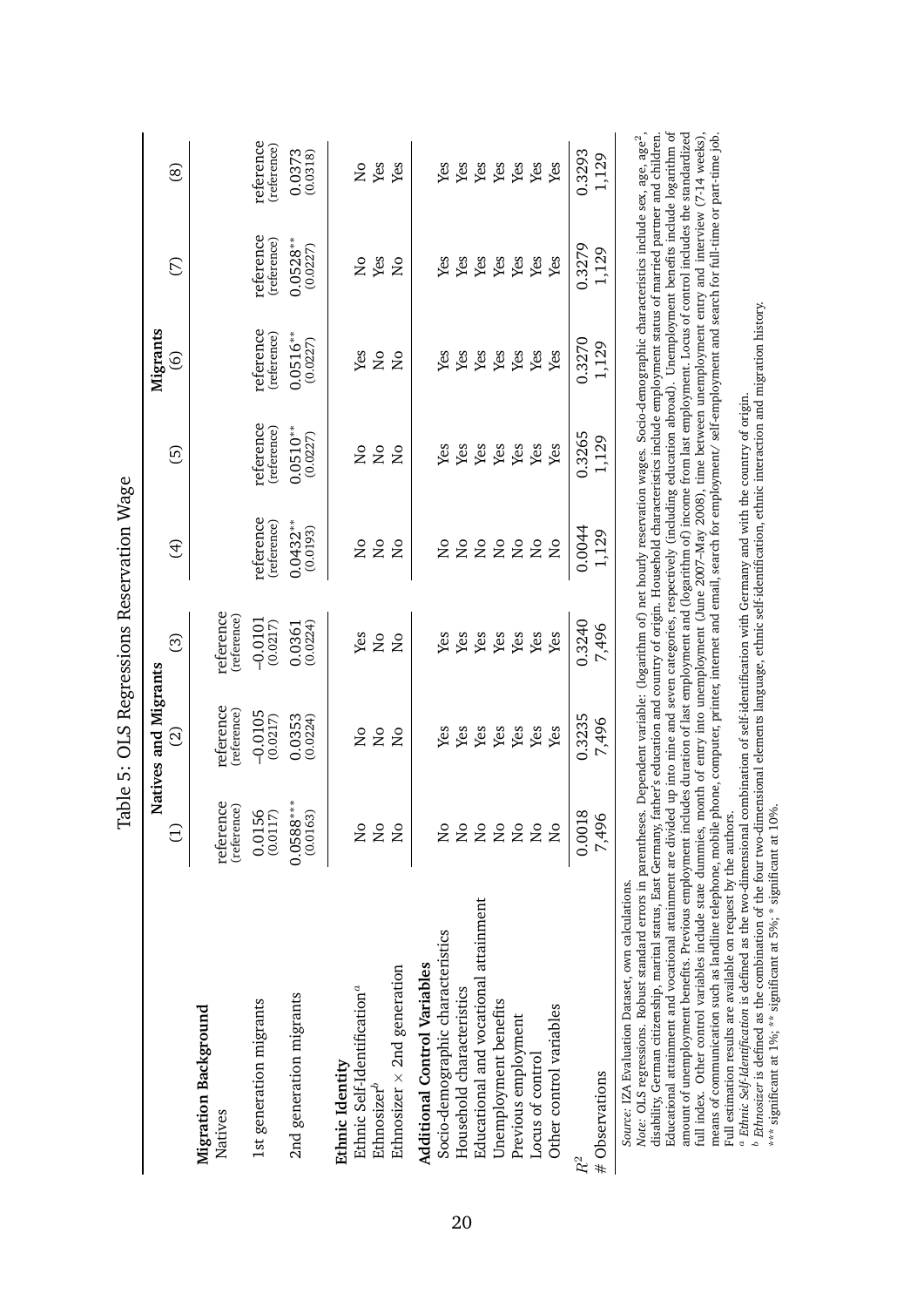first generation migrants. This is in line with our working hypothesis. More specifically, it appears that especially the returns to education are higher evaluated by the second generation.<sup>20</sup> The interaction effect is very small and negative.

The second column displays the results of the decomposition analysis for first generation migrants and natives. First generation migrants have a reservation wage which is 1.5 percent higher than that of natives, without controlling for differences in characteristics. The endowment effect is positive, but very small and insignificant. The coefficient effect is negative and also insignificantly different from zero. The interaction effect accounts for the largest part of the gap and is positive, which implies that the self-evaluation of first generation migrants tends to be higher for those characteristics for which they have higher means (e.g., education). All effects are insignificantly different from zero, and also the difference itself.

The third column shows the results of the decomposition analysis for second generation migrants and natives. We observe significantly higher reservation wages of second generation migrants (5.8 percent). This difference is mostly explained by the interaction effect, suggesting that second generation migrants overestimate their expected returns for characteristics of which they have higher means. For instance, this applies for characteristics reflecting the household composition. Both, the endowment and coefficient effect are virtually zero.

|                    | 2nd generation vs.<br>1st generation | 1st generation<br>vs. natives | 2nd generation<br>vs. natives |
|--------------------|--------------------------------------|-------------------------------|-------------------------------|
| Difference         | $0.0432**$                           | 0.0156                        | $0.0588***$                   |
| Endowments         | $-0.0260$                            | 0.0036                        | 0.0031                        |
| Coefficients       | 0.0617                               | $-0.0102$                     | $-0.0060$                     |
| Interactions       | $-0.0075$                            | 0.0223                        | 0.0616                        |
| $#$ Obs. (group 1) | 356                                  | 773                           | 356                           |
| $#$ Obs. (group 2) | 773                                  | 6,367                         | 6,367                         |

Table 6: Blinder-Oaxaca Decomposition

*Source:* IZA Evaluation Dataset, own calculations.

*Note:* Dependent variable: (logarithm of) net hourly reservation wages. Additional control variables include sex, age, age<sup>2</sup>, disability, German citizenship, marital status, employment status of married partner, children, East Germany, country of origin, educational attainment, vocational attainment, father's education, duration of last employment, logarithm of amount of unemployment benefits, state dummies, cohort dummies, time lag dummies, (logarithm of) income from last employment, means of communication, locus of control, search for employment/ self-employment and search for full-time or part-time job. The *ethnosizer* and ethnic self-identification are also included (if applicable). Full estimation results are available on request by the authors.

\*\*\* significant at 1%; \*\* significant at 5%; \* significant at 10%.

 $20$ The results of a more detailed decomposition analysis are available from the authors upon request.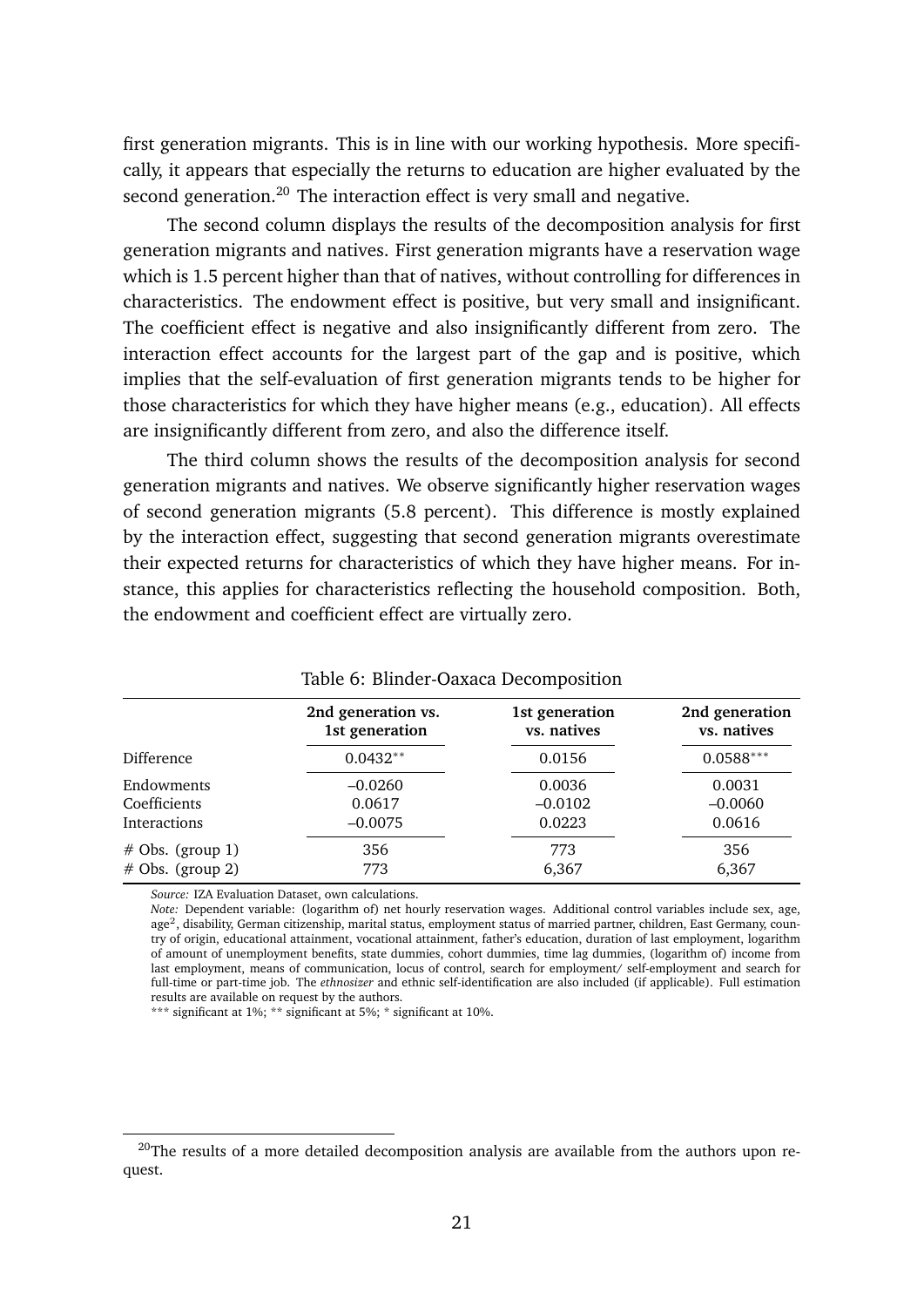Altogether, we find that there are differences between migrant generations regarding their reservation wages, but importantly also with respect to their selfevaluation—and therefore very likely with respect to their reference groups. In comparison to first generation migrants, especially the returns to education are higher evaluated by second generation migrants.

## **5 Sensitivity Analysis**

In order to check the robustness of our results, we conduct a twofold sensitivity analysis varying the definitions of first and second generation migrants, respectively. In the first part, we split the—potentially heterogeneous—group of first generation into two subgroups; and the second robustness check uses a different threshold for age at migration when defining second generation migrants.

### **5.1 Heterogeneity of First Generation**

One may argue that there exists some heterogeneity within the group of first generation migrants. For instance, the years since those individuals have migrated and the age at which migration took place vary considerably. The assumption for all first generation migrants to have their reference group still in their country of origin may be questionable when they have lived in Germany for a very long time already or when they have arrived at a young age. Therefore, we perform a sensitivity analysis in which we split the first generation into two groups. One subgroup of first generation migrants consists of individuals who have been in Germany for at least 15 years and were 13 years or younger when they arrived (henceforth referred to as 'established first generation migrants'). Since those individuals have been in Germany already for a relatively long time and arrived when they were rather young, we expect this subgroup to be closer to the second generation. It may well be the case that their reference group has shifted towards Germany. The second subgroup of first generation migrants consists of the remaining individuals who moved to Germany, but who either have been in Germany for less than 15 years or who were at least 14 years old when they arrived ('recent first generation migrants').

Table A3 (Appendix) displays the results. Without adding further controls, second generation migrants and established first generation migrants both have a significantly higher reservation wage of about 4 percent than natives. Recent first generation migrants have a slightly higher reservation wage than natives, but not significantly, see column (1). When we add further controls and ethnic self-identification, results displayed in column (2) and (3), we see that recent first generation migrants have significantly lower reservation wages than natives, and the second generation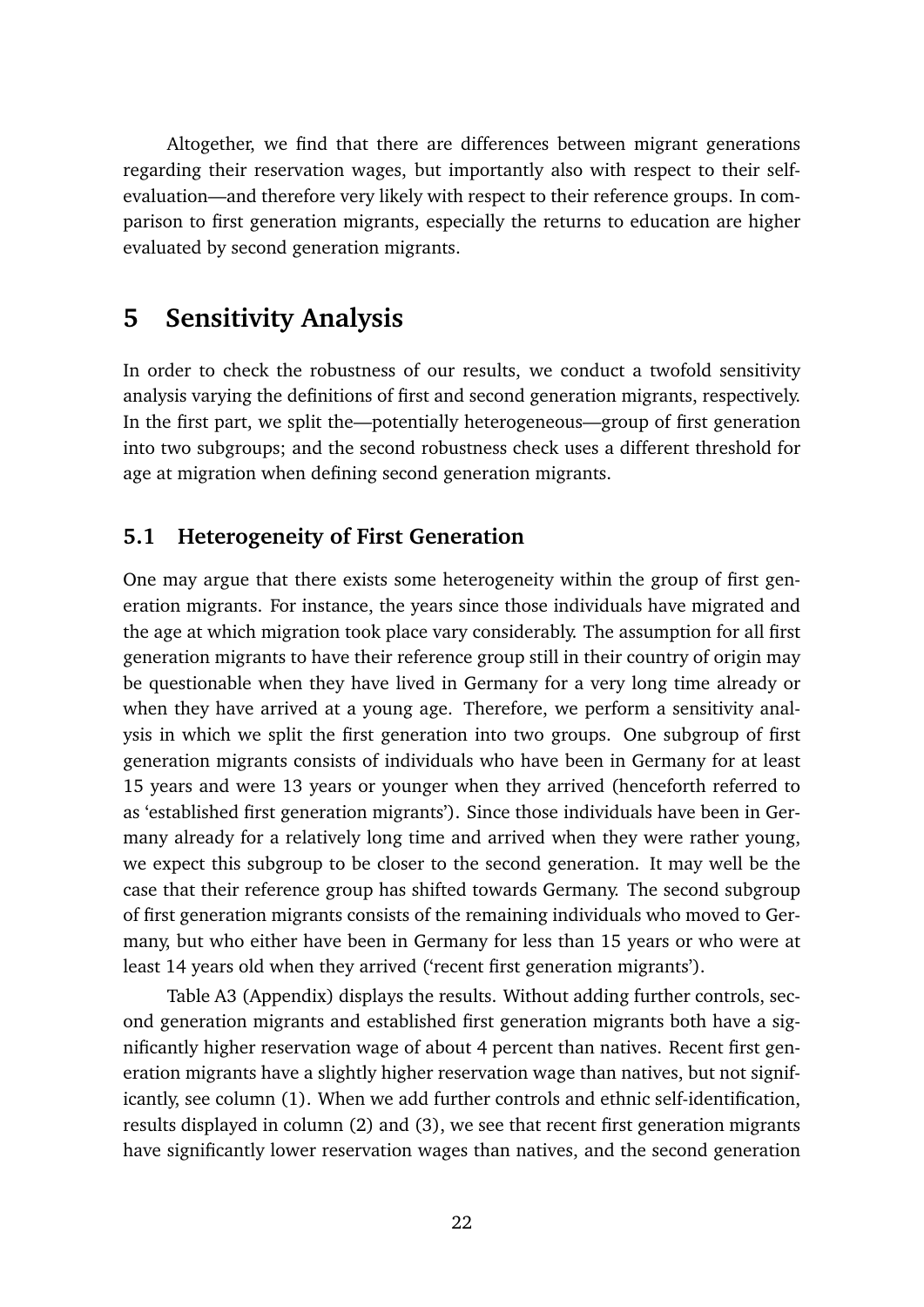still significantly higher. Established first generation migrants are in between the two: the coefficients are positive, but insignificant. This seems plausible since the recent first generation migrants are supposed to have their reference group still in the country of origin—leading to lower reservation wages than natives. In contrast, established first generation migrants are expected to be closer to the second generation and supposedly adapted a more German-oriented perspective.

Columns (4) to (8) display the results for migrants only. Second generation migrants and established first generation migrants both have a higher reservation wage than recent first generation migrants. This confirms our hypothesis that reservation wages increase between generations, but also with the time spent in Germany.

#### **5.2 Definition Second Generation: Age at Migration**

In the second part of the sensitivity analysis, we vary the definition of the second generation. So far, second generation migrants include *a*) individuals who are Germanborn, but do not have German citizenship or both parents are not German-born, and *b*) individuals who are not German-born, but have moved to Germany when they were at most three years old. We now use a different threshold for age at migration. More specifically, we now also include individuals who moved to Germany when they were at most six years old. This is the typical school entrance age in Germany, and thus those individuals have gone through the entire school education (but not pre-school education) in Germany. This change affects 84 individuals compared to our baseline definition: the group of second generation migrants increases by this number—at the cost of an analogous decrease in the number of first generation migrants.

See Table A4 (Appendix) for the results. In columns (1) to (3), we see that the reservation wage gap between second generation migrants and natives does not change compared to previous results: it is still positive and significant. On the other hand, first generation migrants have a more pronounced negative gap compared to natives, which seems plausible since first generation migrants now consist of a more narrowly defined group which is supposedly still more strongly attached to their country of origin. When focussing on migrants, the reservation wage gap between the two generations becomes apparent again controlling for differences in characteristics. Results are displayed in columns (4) to (8). The dummy for second generation migrants becomes positive and significantly different from zero when including further control variables. It shows that changing the definition of the second generation does not affect the evidence on our hypothesis of increasing reservation wages.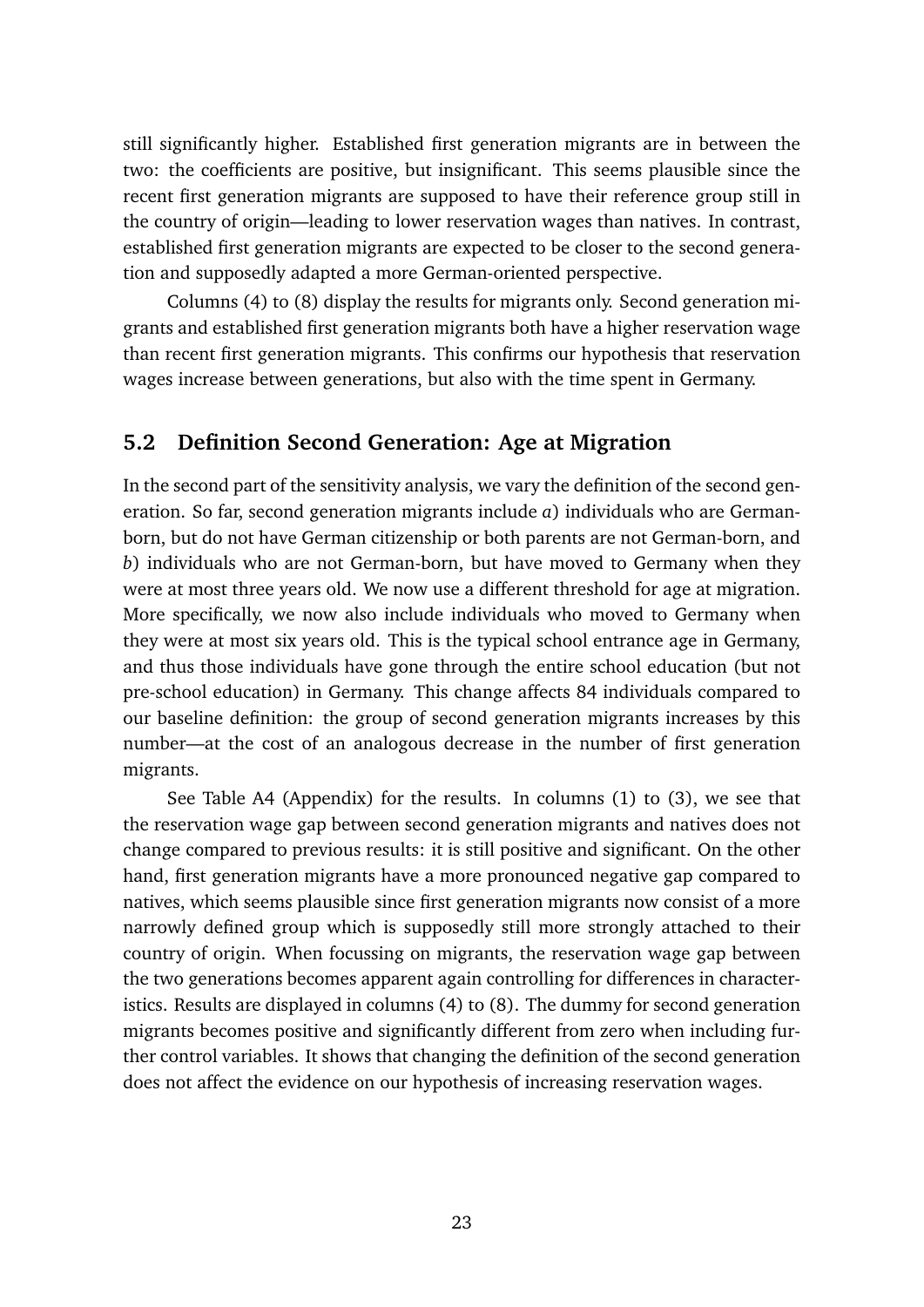## **6 Conclusions**

This paper provides empirical evidence on the reservation wages of first and second generation migrants in Germany (and also in comparison to those of native job seekers). Two extensions of the basic model of job search provide theoretical justifications for the hypothesis of increasing reservation wages from one migrant generation to the next: *a*) an unknown wage offer distribution, and *b*) reference standards. In both cases, changing frames of reference are identified as a channel through which the phenomenon of increasing reservation wages may arise. For instance, reservation wages become a function of the job seekers' beliefs if the assumption of a known wage offer distribution is relaxed in the basic job search model. We furthermore argue that such beliefs are formed via reference groups, and that these reference groups shift over migrant generations. While first generation migrants may still be relatively strongly attached to their country of origin, beliefs of second generation migrants are supposedly more strongly based on German experiences.

Our empirical findings confirm the hypothesis of increasing reservation wages from one migrant generation to the next. We find an unconditional reservation wage gap of 4.3 percent between first and second generation migrants, i.e., the reservation wages of second generation migrants indeed exceed those of the first generation. This gap increases to about 5.1 percent once differences in characteristics are taken into account. Moreover, we present evidence that changing frames of reference explain at least part of this gap: if we additionally control for reference groups via the *ethnosizer*, the reservation wage gap decreases to 3.7 percent and becomes statistically insignificant. A Blinder-Oaxaca decomposition of the reservation wage gap reveals further insights. It becomes apparent that the coefficient effect drives the unconditional reservation wage gap between the two migrant generations. Our results thus suggest that second generation migrants self-evaluate the returns to characteristics higher than first generation migrants, and especially with respect to the expected returns to education.

This paper provides the basis for a related analysis: in the process of job search, the intensity as well as the methods of search may also vary between migrant generations. Whereas this paper treats those dimensions basically as given, there is empirical evidence for differences between natives and migrants in this regard (see, e.g., Frijters et al., 2005). Therefore, an extension that differentiates between migrant generations in those dimensions appears obvious.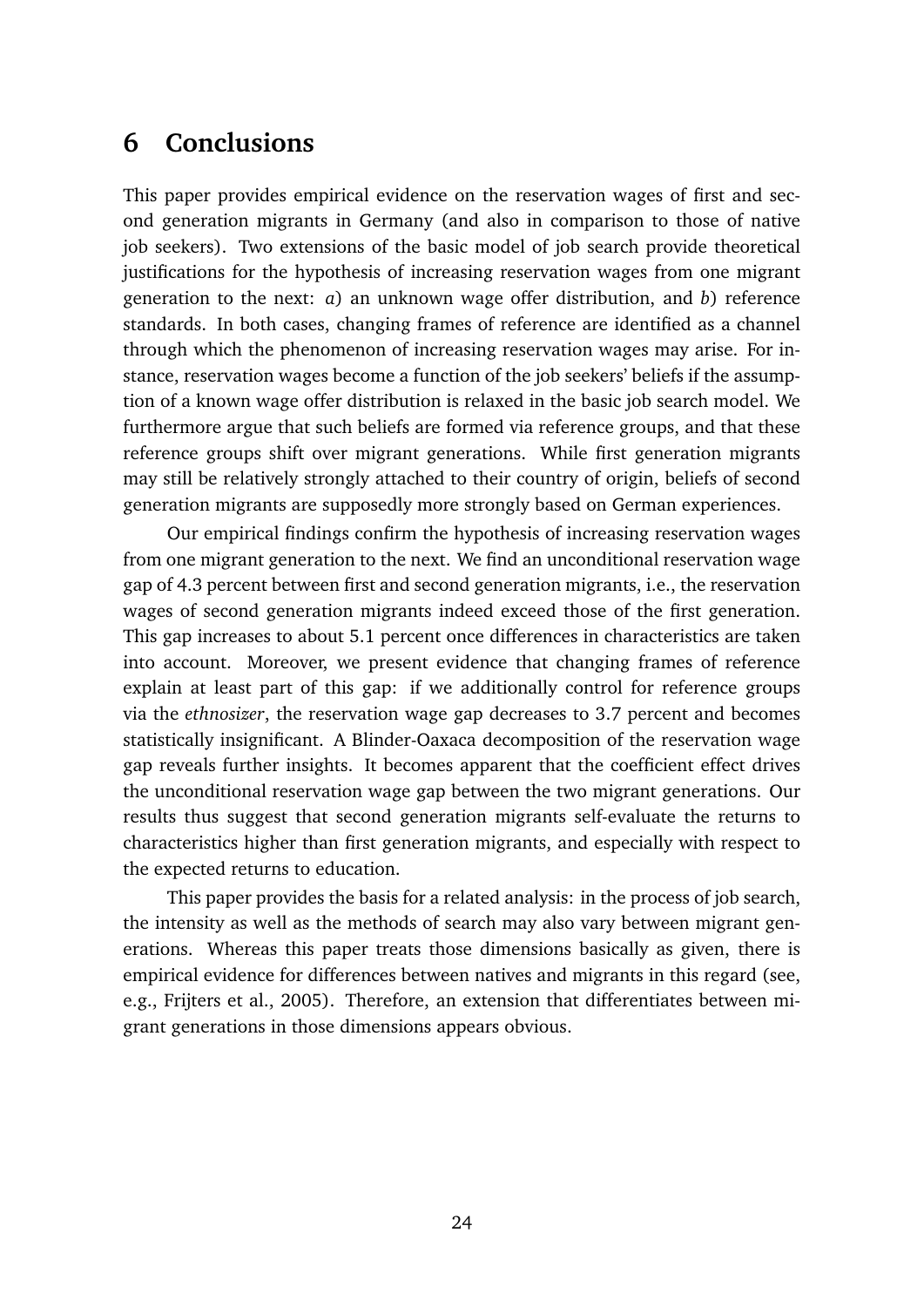## **References**

- Algan, Y., C. Dustmann, A. Glitz, and A. Manning (2010). The Economic Situation of First- and Second-Generation Immigrants in France, Germany, and the United Kingdom. *The Economic Journal 120*(542), 4–30.
- Bikhchandani, S. and S. Sharma (1996). Optimal Search With Learning. *Journal of Economic Dynamics and Control 20*(1–3), 333–359.
- Blackaby, D., D. Leslie, P. Murphy, and N. O'Leary (2005). Born in Britain: How are Native Ethnic Minorities Faring in the British Labour Market? *Economics Letters 88*(3), 370–375.
- Blinder, A. S. (1973). Wage Discrimination: Reduced Form and Structural Estimates. *Journal of Human Resources 8*(4), 436–455.
- Bonin, H., T. Dohmen, A. Falk, D. Huffman, and U. Sunde (2007). Cross-sectional Earnings Risk and Occupational Sorting: The Role of Risk Attitudes. *Labour Economics 14*(6), 926–937.
- Borghans, L., A. L. Duckworth, J. J. Heckman, and B. ter Weel (2008). The Economics and Psychology of Personality Traits. *Journal of Human Resources 43*(4), 972–1059.
- Borjas, G. J. (1992). Ethnic Capital and Intergenerational Mobility. *Quarterly Journal of Economics 107*(1), 123–150.
- Burdett, K. and T. Vishwanath (1988). Declining Reservation Wages and Learning. *The Review of Economic Studies 55*(4), 655–665.
- Cahuc, P. and A. Zylberberg (2004). *Labor Economics*. MIT Press.
- Caliendo, M., D. A. Cobb-Clark, and A. Uhlendorff (2010). Locus of Control and Job Search Strategies. IZA Discussion Paper 4750, Institute for the Study of Labor (IZA), Bonn.
- Caliendo, M., A. Falk, L. C. Kaiser, H. Schneider, A. Uhlendorff, G. J. van den Berg, and K. F. Zimmermann (2009). The IZA Evaluation Data Set – The First Wave. Working Paper, Institute for the Study of Labor (IZA), Bonn.
- Card, D., J. DiNardo, and E. Estes (1998). The More Things Change: Immigrants and the Children of Immigrants in the 1940s, the 1970s and the 1990s. NBER Working Paper 6519, National Bureau of Economic Research, Inc, Cambridge, MA.
- Constant, A. F., L. Gataullina, and K. F. Zimmermann (2009). Ethnosizing Immigrants. *Journal of Economic Behavior & Organization 69*(3), 274–287.
- Constant, A. F., M. Kahanec, U. Rinne, and K. F. Zimmermann (2009). Ethnicity, Job Search and Labor Market Reintegration of the Unemployed. IZA Discussion Paper 4660, Institute for the Study of Labor (IZA), Bonn.
- Constant, A. F. and K. F. Zimmermann (2005). Legal Status at Entry, Economic Performance, and Selfemployment Proclivity: A Bi-national Study of Immigrants. IZA Discussion Paper 1910, Institute for the Study of Labor (IZA), Bonn.
- Constant, A. F. and K. F. Zimmermann (2008). Measuring Ethnic Identity and Its Impact on Economic Behavior. *Journal of the European Economic Association 6*(2–3), 424–433.
- Constant, A. F. and K. F. Zimmermann (2009). Work and Money: Payoffs by Ethnic Identity and Gender. *Research in Labor Economics 29*, 3–30.
- Dubra, J. (2004). Optimism and Overconfidence in Search. *Review of Economic Dynamics 7*(1), 198–218.
- Falk, A. and M. Knell (2004). Choosing the Joneses: On the Endogeneity of Reference Standards. *Scandinavian Journal of Economics 106*(3), 417–435.
- Franz, W. (1980). The Reservation Wage of Unemployed Persons in the Federal Republic of Germany: Theory and Empirical Tests. NBER Working Paper 578, National Bureau of Economic Research, Inc, Cambridge, MA.
- Franzen, A. and D. Hangartner (2006). Social Networks and Labour Market Outcomes: The Non-Monetary Benefits of Social Capital. *European Sociological Review 22*(4), 353–368.
- Frijters, P., M. A. Shields, and S. Wheatley Price (2005). Job Search Methods and Their Success: A Comparison of Immigrants and Natives in the UK. *The Economic Journal 115*(507), F359–F376.
- Gang, I. N. and K. F. Zimmermann (2000). Is Child like Parent? Educational Attainment and Ethnic Origin. *Journal of Human Resources 35*(3), 550 –569.
- Granovetter, M. (1995). *Getting a Job: A Study of Contacts and Careers* (2nd ed.). London and Chicago: University of Chicago Press.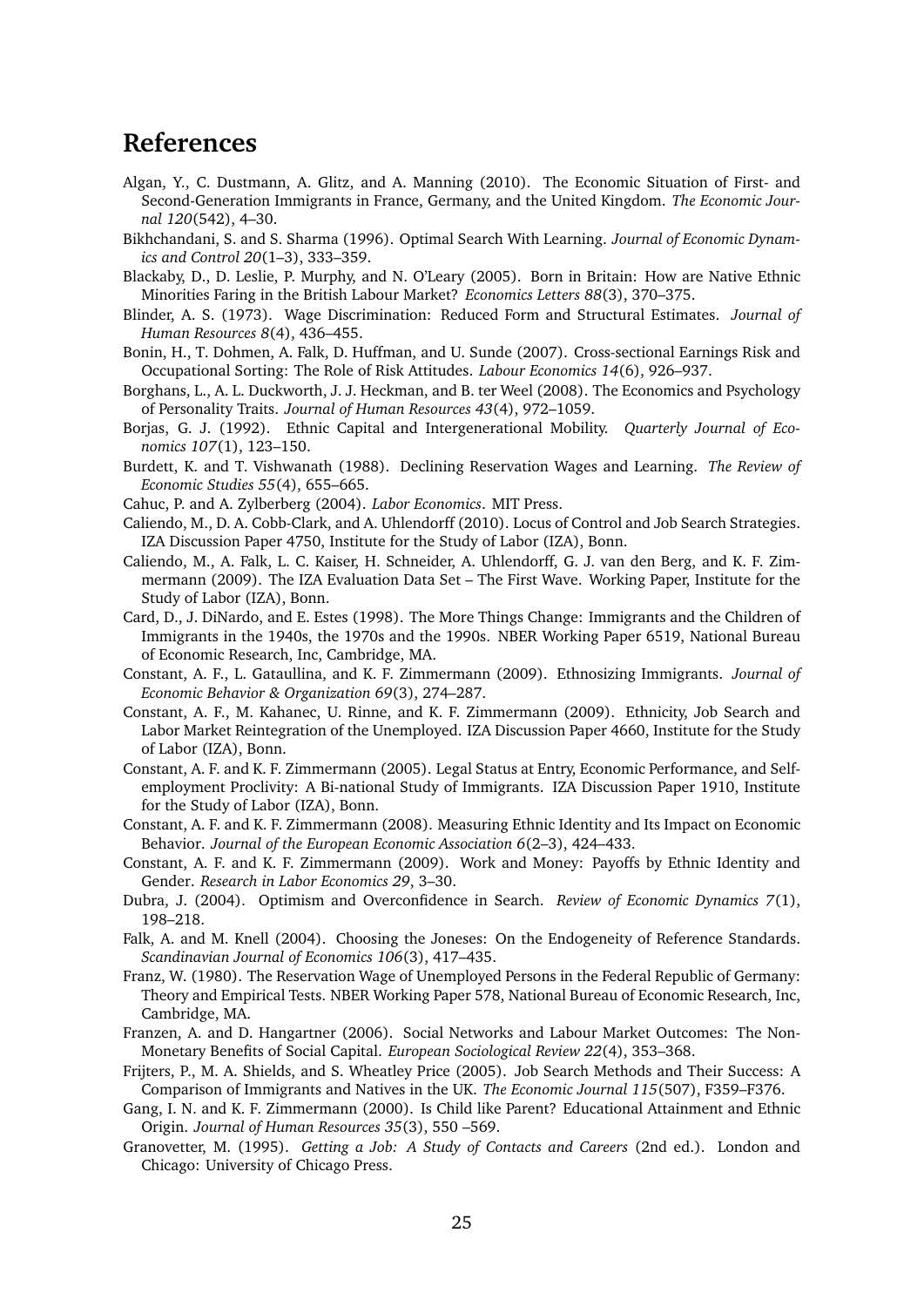- Heath, A. F. and Y. Li (2008). Period, Life-Cycle and Generational Effects on Ethnic Minorities. In F. Kalter (Ed.), *Migration und Integration*, Kölner Zeitschrift für Soziologie und Sozialpsychologie, Sonderheft 48, pp. 277–306.
- Heath, A. F., C. Rothon, and E. Kilpi (2008). The Second Generation in Western Europe: Education, Unemployment, and Occupational Attainment. *Annual Review of Sociology 34*(1), 211–35.
- Heckman, J. J., J. Stixrud, and S. Urzua (2006). The Effects of Cognitive and Noncognitive Abilities on Labor Market Outcomes and Social Behavior. *Journal of Labor Economics 24*(3), 411–482.
- Jann, B. (2008). The Blinder-Oaxaca Decomposition for Linear Regression Models. *Stata Journal 8*(4), 453–479.
- Jonsson, J. O. (2007). The Farther They Come, the Harder They Fall? First- and Second-Generation immigrants in the Swedish Labour Market. In A. F. Heath and S. Y. Cheung (Eds.), *Unequal Chances: Ethnic Minorities in Western Labour Markets*, pp. 451–505.
- Kahanec, M. and A. Zaiceva (2009). Labor Market Outcomes of Immigrants and Non-citizens in the EU: An East-West Comparison. *International Journal of Manpower 30*(1/2), 97–115.
- Kalter, F. and N. Granato (2007). Educational Hurdles on the Way to Structural Assimilation in Germany. In A. F. Heath and S. Y. Cheung (Eds.), *Unequal Chances: Ethnic Minorities in Western Labour Markets*, pp. 271–319.
- Kogan, I. (2007). Continuing Ethnic Segmentation in Austria. In A. F. Heath and S. Y. Cheung (Eds.), *Unequal Chances: Ethnic Minorities in Western Labour Markets*, pp. 103–141.
- Kohn, M. and S. Shavell (1974). The Theory of Search. *Journal of Economic Theory 9*(2), 93–123.
- Kriechel, B. and G. A. Pfann (2006). Learning to Update Your Reservation Wage While Looking for a New Job. *Portuguese Economic Journal 5*(2), 135–148.
- Lancaster, T. and A. Chesher (1983). An Econometric Analysis of Reservation Wages. *Econometrica 51*(6), 1661–1676.
- McCall, J. (1970). Economics of Information and Job Search. *Quarterly Journal of Economics 84*(1), 113–126.
- Mortensen, D. T. (1970). Job Search, the Duration of Unemployment, and the Philipps Curve. *American Economic Review 60*(5), 847–862.
- Oaxaca, R. (1973). Male-Female Wage Differentials in Urban Labor Markets. *International Economic Review 14*(3), 693–709.
- Phalet, K. (2007). Down and Out: The Children of Migrant Workers in the Belgian Labour Market. In A. F. Heath and S. Y. Cheung (Eds.), *Unequal Chances: Ethnic Minorities in Western Labour Markets*, pp. 143–180.
- Portes, A. and M. Zhou (1993). The New Second Generation: Segmented Assimilation and its Variants. *The ANNALS of the American Academy of Political and Social Science 530*(1), 74–96.
- Rühl, S. (2009). Grunddaten der Zuwanderungsbevölkerung in Deutschland. Working Paper 27, Bundesamt für Migration und Flüchtlinge, Nürnberg.
- Riphahn, R. T. (2003). Cohort Effects in the Educational Attainment of Second Generation Immigrants in Germany: An Analysis of Census Data. *Journal of Population Economics 16(4)*, 711–737.
- Rothschild, M. (1974). Searching for the Lowest Price When the Distribution of Prices Is Unknown. *Journal of Political Economy 82*(4), 689–711.
- Silberman, R. and I. Fournier (2007). Is French Society Truly Assimilative? Immigrant Parents and Offspring on the French Labour Market. In A. F. Heath and S. Y. Cheung (Eds.), *Unequal Chances: Ethnic Minorities in Western Labour Markets*, pp. 221–269.
- Åslund, O., A. Böhlmark, and O. N. Skans (2009). Age at Migration and Social Integration. IZA Discussion Paper 4263, Institute for the Study of Labor (IZA), Bonn.
- Stark, O. and J. Taylor (1991). Migration Incentives, Migration Types: The Role of Relative Deprivation. *The Economic Journal 101*(408), 1163–1178.
- Thomsen, S. L., J. Gernandt, and A. Aldashev (2008). The Immigrant Wage Gap in Germany. ZEW Discussion Paper 08-089, Center for European Economic Research (ZEW), Mannheim.
- Uhlendorff, A. and K. F. Zimmermann (2006). Unemployment Dynamics among Migrants and Natives. IZA Discussion Paper 2299, Institute for the Study of Labor (IZA), Bonn.
- Zimmermann, K. F., A. F. Constant, and L. Gataullina (2009). Naturalization Proclivities, Ethnicity and Integration. *International Journal of Manpower 30*(1/2), 70–82.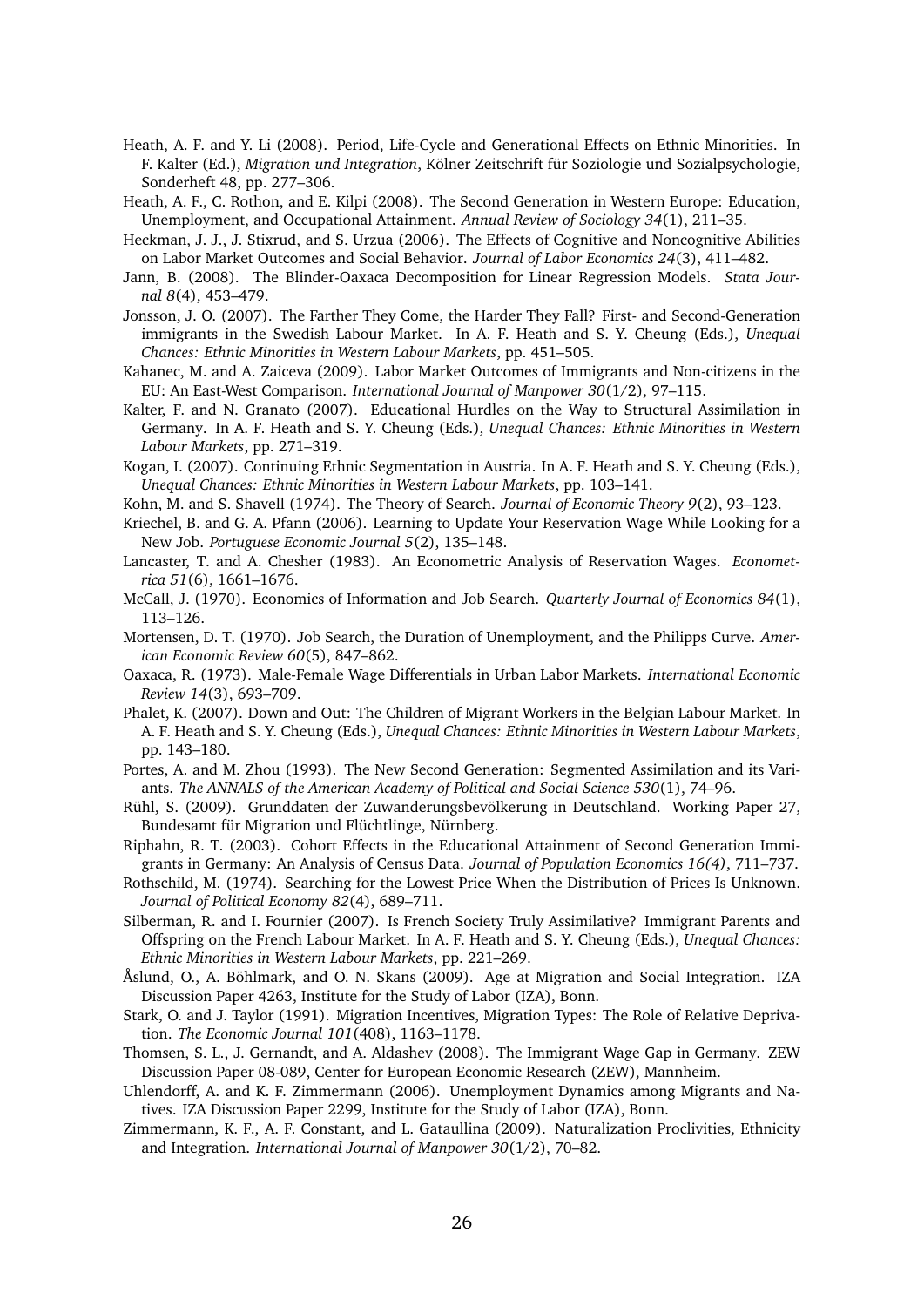## **Appendix**

#### **A1 Job Search and Reference Standards**

We incorporate reference standards into the basic model of job search by assuming that the absolute wage  $w_i$  as well as the reference standard  $(w_i - r_i)$  contribute in a linear way to the utility of an employed individual  $i$  (Falk and Knell, 2004). The discounted expected utility  $V_e$  of an employed person can then be expressed as:

$$
V_e(w_i) = \frac{1}{1+d} \left( (1-\theta)w_i + \theta(w_i - r_i) + (1-q)V_e(w_i) + qV_u \right), \tag{A1}
$$

where the discount rate is equal to d, the parameter  $\theta$  determines the extent to which comparisons play a role, jobs are separated exogenously with probability  $q$  per period, and  $V_u$  is the discounted expected utility of an unemployed person. Rearranging the terms of equation (A1), we arrive at:

$$
dV_e(w_i) = (1 - \theta)w_i + \theta(w_i - r_i) + q(V_u - V_e(w_i)).
$$
 (A2)

If an unemployed individual receives a job offer, he or she accepts the offer if  $V_e(w_i) > V_u$ , and thus if:

$$
V_e(w_i) - V_u = \frac{((1 - \theta)w_i + \theta(w_i - r_i)) - dV_u}{d + q} > 0.
$$
 (A3)

The reservation wage, i.e., the crucial wage above which an individual  $i$  is willing to accept job offers, is defined as a threshold value  $\xi_i$ . Accepting a job offer with wage  $\xi$  yields the same utility that the unemployed individual gets by remaining unemployed:

$$
(1 - \theta)\xi_i + \theta(\xi_i - r_i) = dV_u.
$$
 (A4)

Note that the reference standard enters this expression. Alternatively, we can express the reservation wage as:

$$
\xi_i = dV_u + \theta r_i \tag{A5}
$$

The discounted expected income of an unemployed individual does not change compared to the basic model of job search (cf. Cahuc and Zylberberg, 2004):

$$
dV_u = z + \lambda \int_{\xi_i}^{\infty} \left( V_e(w_i) - V_u \right) dH(w_i) , \qquad (A6)
$$

where  $z$  are the net benefits when unemployed (i.e., the difference between unemployment benefits b and search costs c),  $H(w)$  is the wage offer distribution and  $\lambda$  the job offer arrival rate.

Hence, inserting equations (A3) and (A5) into the latter expression yields:

$$
\xi_i = z + \frac{\lambda}{d+q} \int_{\xi_i}^{\infty} (w_i - \xi_i) \, dH(w_i) + \theta r_i \,. \tag{A7}
$$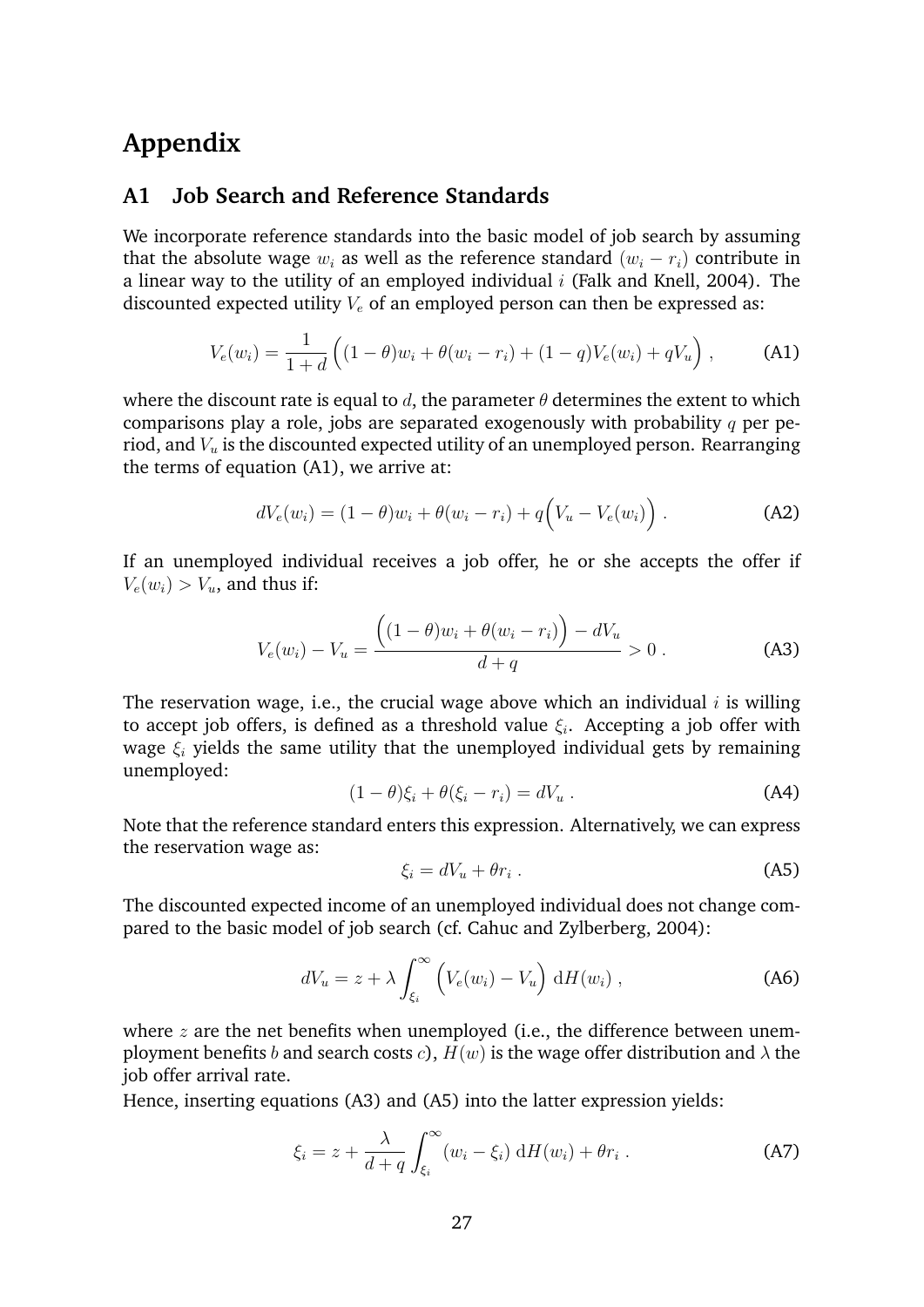#### **A2 Additional Tables**

|                  |           | Natives and<br><b>Migrants</b> |           | <b>Natives</b> |           | <b>Migrants</b><br>(1st gen.) |           | <b>Migrants</b><br>(2nd gen.) |
|------------------|-----------|--------------------------------|-----------|----------------|-----------|-------------------------------|-----------|-------------------------------|
|                  | <b>RW</b> | <b>RWR</b>                     | <b>RW</b> | <b>RWR</b>     | <b>RW</b> | <b>RWR</b>                    | <b>RW</b> | <b>RWR</b>                    |
| Men West         | 7.85      | 1.12                           | 7.88      | 1.11           | 7.65      | 1.17                          | 7.93      | 1.11                          |
| Women West       | 6.98      | 1.08                           | 7.02      | 1.08           | 6.67      | 1.07                          | 7.10      | 1.12                          |
| Men East         | 6.57      | 1.13                           | 6.55      | 1.13           | 6.89      | 1.11                          | 6.92      | 1.16                          |
| Women East       | 5.91      | 1.12                           | 5.89      | 1.12           | 6.57      | 1.11                          | 5.94      | 1.25                          |
| $#$ Observations | 7,496     | 7,113                          | 6,367     | 6,073          | 773       | 704                           | 356       | 336                           |

Table A1: Reservation Wage (RW) and Reservation Wage Ratio (RWR) by Migration Status, Ethnic Self-Identification, Region and Gender

*Source:* IZA Evaluation Dataset, own calculations.

*Note:* Net hourly reservation wage (RW, in euros). The reservation wage ratio (RWR) is defined as the reservation wage divided by the previous hourly wage from (self-)employment before entering unemployment.

|                  | Natives and<br><b>Migrants</b> |            | <b>Natives</b> |            | <b>Migrants</b><br>(1st gen.) |            | <b>Migrants</b><br>(2nd gen.) |            |
|------------------|--------------------------------|------------|----------------|------------|-------------------------------|------------|-------------------------------|------------|
|                  | <b>RW</b>                      | <b>RWR</b> | <b>RW</b>      | <b>RWR</b> | <b>RW</b>                     | <b>RWR</b> | <b>RW</b>                     | <b>RWR</b> |
| Total            | 1108.83                        | 1.06       | 1105.73        | 1.06       | 1108.83                       | 1.09       | 1164.30                       | 1.07       |
| Assimilation     | 1102.74                        | 1.03       | 1102.85        | 1.03       | 1062.12                       | 1.09       | 1181.05                       | 1.02       |
| Integration      | 1167.05                        | 1.08       | 1175.82        | 1.08       | 1140.46                       | 1.04       | 1141.06                       | 1.09       |
| Marginalization  | 1063.82                        | 1.08       | 1059.18        | 1.08       | 1095.98                       | 1.12       | 1198.65                       | 1.04       |
| Separation       | 1086.04                        | 1.11       | 1070.21        | 1.08       | 1157.79                       | 1.26       | 1158.00                       | 1.26       |
| $#$ Observations | 7,496                          | 7.113      | 6.367          | 6.073      | 773                           | 704        | 356                           | 336        |

Table A2: Reservation Wage (RW) and Reservation Wage Ratio (RWR) by Migration Status and Ethnic Self-Identification—Earnings

*Source:* IZA Evaluation Dataset, own calculations.

*Note:* Net monthly reservation wage (RW, in euros). The reservation wage ratio (RWR) is defined as the reservation wage divided by the previous wage from (self-)employment before entering unemployment.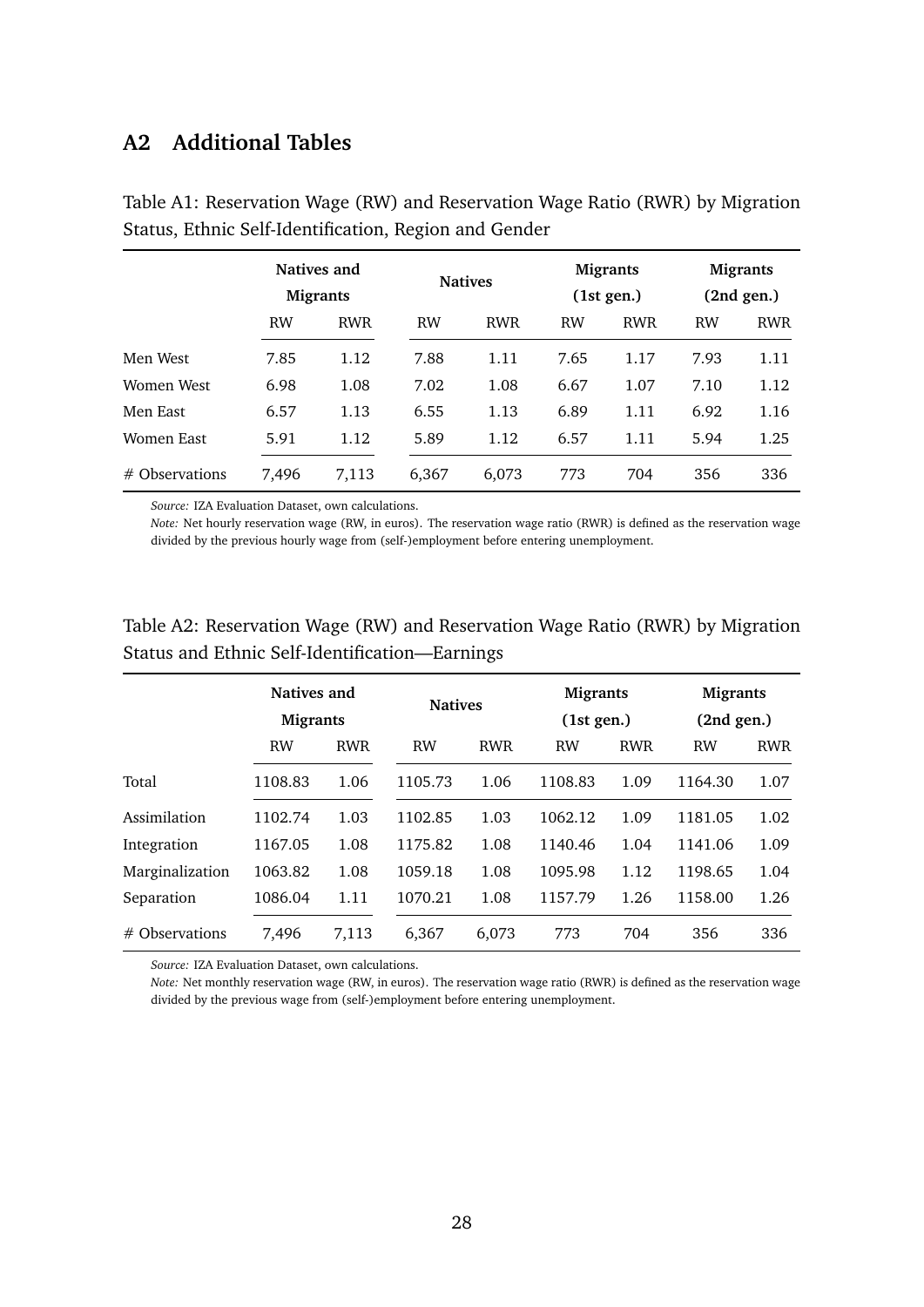|                                                  |                           | Natives and Migrants      |                          |                                |                          | Migrants                 |                           |                           |
|--------------------------------------------------|---------------------------|---------------------------|--------------------------|--------------------------------|--------------------------|--------------------------|---------------------------|---------------------------|
|                                                  | $\ominus$                 | $\widehat{\Omega}$        | ි                        | E                              | ල                        | $\circledcirc$           | E                         | $\circledS$               |
| Migration Background<br>Natives                  | reference<br>(reference)  | reference<br>(reference)  | reference<br>(reference) |                                |                          |                          |                           |                           |
| Recent 1st generation migrants <sup>a</sup>      | $0.0136$<br>$(0.0135)$    | $-0.0256$<br>(0.0213)     | $-0.0258$<br>(0.0132)    | reference<br>(reference)       | reference<br>(reference) | reference<br>(reference) | reference<br>(reference)  | reference<br>(reference)  |
| 2nd generation migrants                          | $0.0588***$<br>(0.0163)   | $0.0435***$<br>(0.0165)   | $0.0428***$<br>(0.0166)  | $0.0452***$<br>(0.0205)        | $0.0841***$<br>(0.0264)  | $0.0830***$<br>(0.0264)  | $0.0828***$<br>(0.0264)   | $0.0683*$<br>(0.0349)     |
| Established 1st generation migrants <sup>b</sup> | $0.0214$<br>$(0.0209)$    | $0.0022$<br>$(0.0182)$    | $0.0017$<br>$(0.0182)$   | $0.0078$<br>$(0.0243)$         | $0.0368$<br>$(0.0280)$   | $0.0351$<br>$(0.0283)$   | $0.0336$<br>$(0.0284)$    | $0.0331$<br>$(0.0283)$    |
| Ethnic Self-Identification<br>Ethnic Identity    | $\overline{S}$            | $\mathop{\rm S}\nolimits$ | Yes                      | $\frac{1}{2}$                  | $\rm _{N}^{\circ}$       | Yes                      | $\mathsf{S}^{\mathsf{O}}$ | $\mathsf{S}^{\mathsf{O}}$ |
| Ethnosizer                                       | $\overline{\mathsf{S}}$   | $\rm _{N}^{\circ}$        | $\overline{\mathsf{S}}$  | $\overline{\mathsf{a}}$        | $\rm _{N}^{\rm o}$       | $\rm _{N}^{\rm o}$       | Yes                       | Yes                       |
| Ethnosizer $\times$ 2nd generation               | $\mathsf{S}^{\mathsf{O}}$ | $\overline{a}$            | $\overline{a}$           | $\frac{1}{2}$                  | $\overline{S}$           | $\overline{a}$           | $\overline{a}$            | Yes                       |
| <b>Additional Control Variables</b>              |                           |                           |                          |                                |                          |                          |                           |                           |
| Socio-demographic characteristics                | å                         | Yes                       | Yes                      | Σ                              | Yes                      | Yes                      | Yes                       | Yes                       |
| Household characteristics                        | $\frac{1}{2}$             | Yes                       | Yes                      | $\overline{\mathsf{z}}$        | Yes                      | Yes                      | Yes                       | Yes                       |
| Educational and vocational attainment            | $\mathsf{S}^{\mathsf{O}}$ | Yes                       | Yes                      | $\mathop{\mathrm{S}}\nolimits$ | Yes                      | Yes                      | Yes                       | Yes                       |
| Unemployment benefits                            | $\mathsf{S}^{\mathsf{O}}$ | Yes                       | Yes                      | $\rm _{No}$                    | Yes                      | Yes                      | Yes                       | Yes                       |
| Previous employment                              | $\overline{\mathsf{S}}$   | Yes                       | Yes                      | $\rm _{N}^{\circ}$             | Yes                      | ${\it Yes}$              | Yes                       | Yes                       |
| Locus of control                                 | $\overline{\mathsf{S}}$   | Yes                       | Yes                      | $_{\rm N_o}$                   | Yes                      | Yes                      | Yes                       | Yes                       |
| Other control variables                          | $\overline{a}$            | Yes                       | Yes                      | $\overline{\mathsf{S}}$        | Yes                      | Yes                      | Yes                       | Yes                       |
| $R^2$                                            | 0.0018                    | 0.3233                    | 0.3238                   | 0.0044                         | 0.3260                   | 0.3266                   | 0.3276                    | 0.3290                    |
| # Observations                                   | 7,496                     | 7,496                     | 7,496                    | 1,129                          | 1,129                    | 1,129                    | 1,129                     | 1,129                     |

Educational attainment and vocational attainment are divided up into nine and seven categories, respectively (including education abroad). Unemployment benefits include logarithm of amount of unemployment benefits include Educational attainment and vocational attainment are divided up into nine and seven categories, respectively (including education abroad). Unemployment benefits include logarithm of amount of unemployment benefits. Previous employment includes duration of last employment and (logarithm of) income from last employment. Locus of control includes the standardized *Note:* OLS regressions. Robust standard errors in parentheses. Dependent variable: (logarithm of) net hourly reservation wages. Socio-demographic characteristics include sex, age, age<sup>2</sup>, disability, German citizenship, marital status, East Germany, father's education and country of origin. Household characteristics include employment status of married partner and children. full index. Other control variables include state dummies, month of entry into unemployment (June 2007–May 2008), time between unemployment entry and interview (7-14 weeks), means of communication such as landline telephone, mobile phone, computer, printer, internet and email, search for employment/ self-employment and search for full-time or part-time job. Full estimation results are available on request by the authors. Full estimation results are available on request by the authors.

abFirst generation migrants who have been in Germany for less than 15 years and arrived in Germany at age 14 or older.

First generation migrants who have been in Germany for at least 15 years or arrived in Germany at age 13 or younger.

\*\*\* significant at 1%; \*\* significant at 5%; \* significant at 10%.